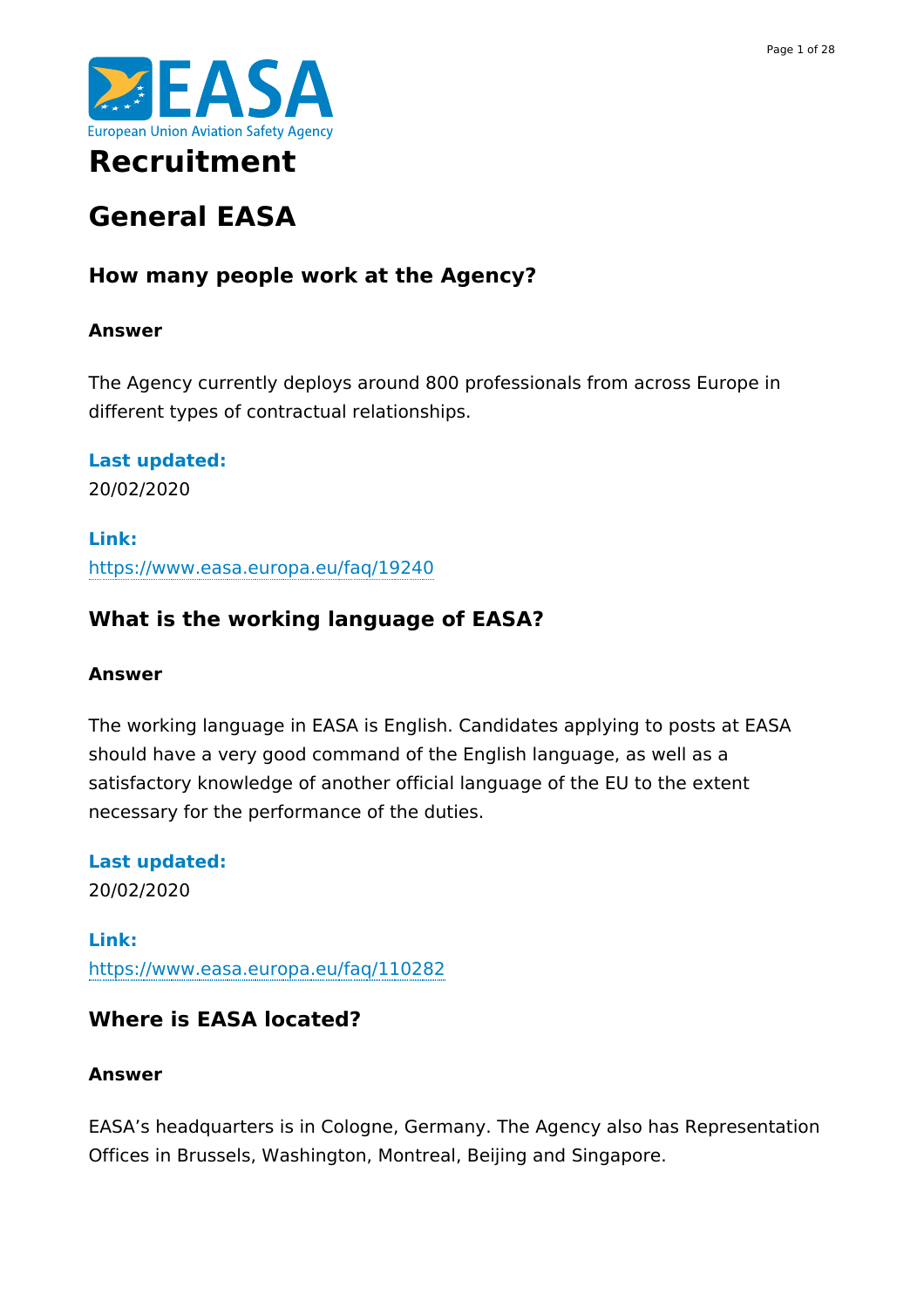## **Last updated:**

20/02/2020

#### **Link:**

<https://www.easa.europa.eu/faq/19241>

## **Employment opportunities offered at EASA**

## **What is a Temporary Agent?**

#### **Answer**

Temporary Agent posts are classified, according to the nature and importance of the duties into two function groups: an administrators' function group (hereinafter 'AD') and an assistants' function group (hereinafter 'AST').

- The Administrators' function group (AD) comprises twelve grades from AD 5 to AD 16, corresponding to administrative, technical, advisory, linguistic and scientific duties;
- Assistants' function group (AST) comprises eleven grades from AST 1 to AST 11, corresponding to executive, technical and clerical duties.

The initial duration of a Temporary Agent contract is 5 years with the possibility of renewal for an indefinite period.

#### **Last updated:**

20/02/2020

#### **Link:**

<https://www.easa.europa.eu/faq/19260>

### **What is a Contract Agent?**

#### **Answer**

Temporary Agent posts are classified, Contract Agents posts are classified, according to the nature and importance of the duties, into four function groups:

- Function group I (grades 1 to 3) corresponds to administrative support service tasks;
- Function group II (grades 4 to 7) corresponds to secretarial and office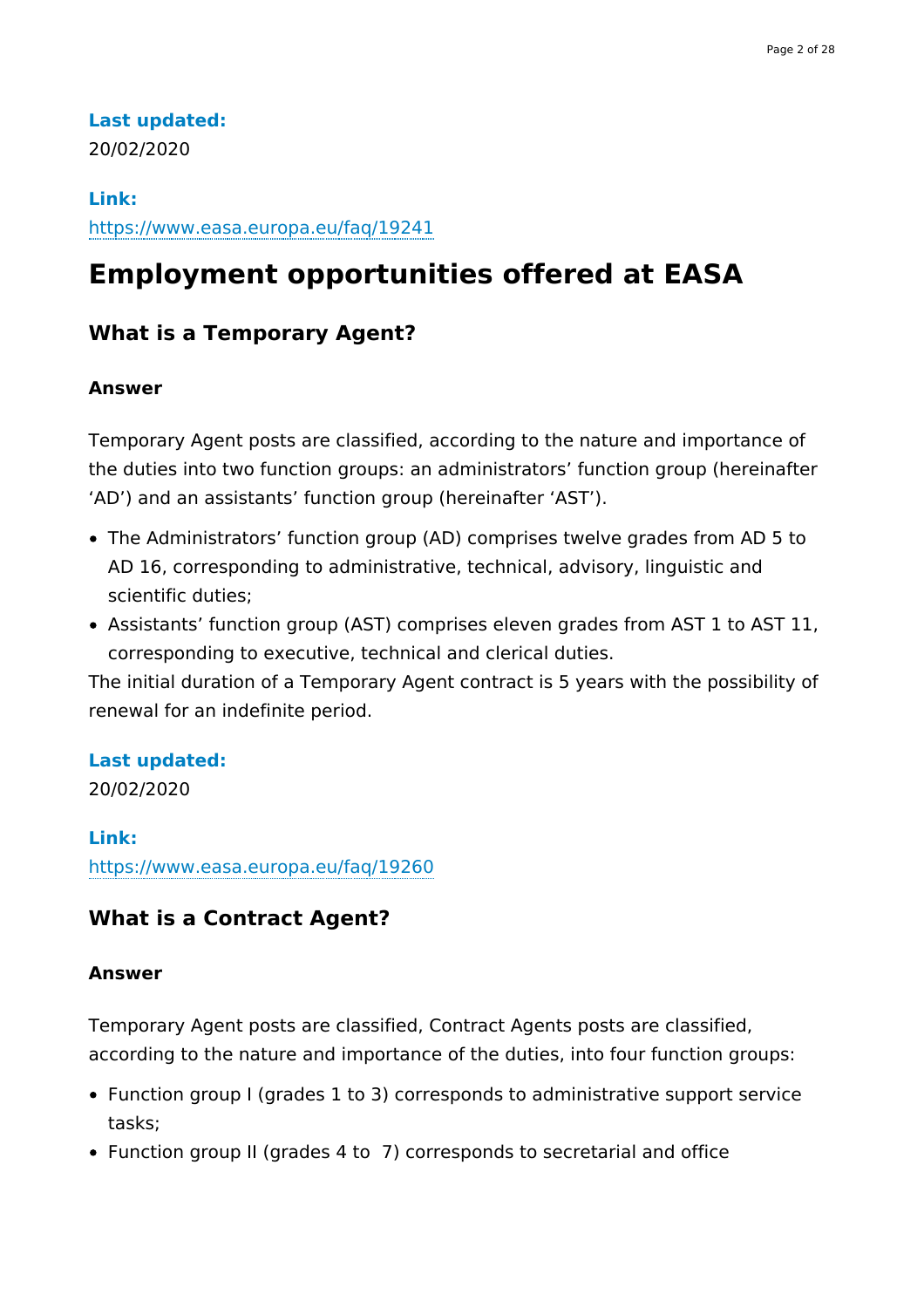management tasks;

- Function group III (grades 8 to 12) corresponds to executive, drafting and accountancy tasks;
- Function group IV (grades 13 to 18) corresponds to administrative, scientific, advisory, and linguistic tasks.

The initial duration of a Contract Agent contract is 3 years with the possibility of renewal for a definite period. It may be renewed not more than once for a fixed period of not more than five years. Any further renewal shall be for an indefinite period.

#### **Last updated:**

20/02/2020

**Link:** <https://www.easa.europa.eu/faq/19261>

## **Is there a probationary period at EASA?**

#### **Answer**

The probationary period for both Temporary Agents and Contract Agents is 9 months.

#### **Last updated:**

20/02/2020

#### **Link:**

<https://www.easa.europa.eu/faq/110283>

## **What is a Seconded National Expert (SNE)?**

#### **Answer**

Seconded National Experts (SNEs) are national or international civil servants from national authorities, who may work temporarily for EASA in a twofold role:

- To bring to EASA their experience from their national authorities in their field of expertise;
- To bring to their home administration the knowledge acquired during their secondment at EASA.

**Last updated:** 20/02/2020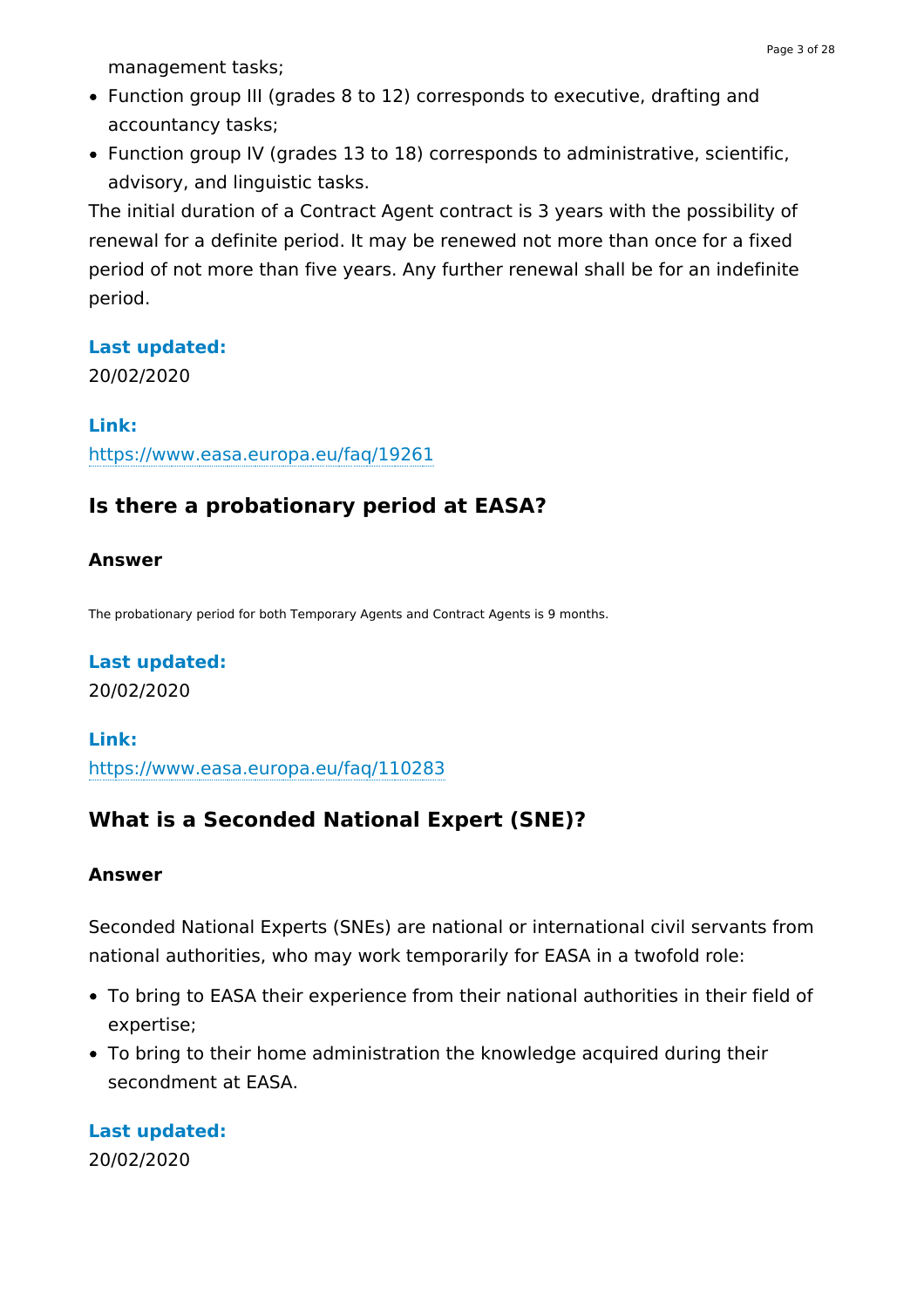## **How does the recruitment procedure look like for SNEs?**

#### **Answer**

- If a Directorate has already identified a person to be seconded at EASA as a SNE, the Directorate should contact **the Personnel Administration Section** to start the secondment procedure.
- Alternatively, if there is a general need for an SNE, the Directorate should contact **the Recruitment Section** in order to arrange for a vacancy notice to be published.

#### **Last updated:**

20/02/2020

#### **Link:**

<https://www.easa.europa.eu/faq/110285>

## **Are there any interim opportunities at EASA?**

#### **Answer**

From time to time, the European Union Aviation Safety Agency is assisted by external providers (i.e. interim providers).

In particular, for secretarial/administrative tasks, the Agency may use interim staff for short periods of time to cover for staffing needs arising from one or more of the following reasons:

Short or long term absences of staff (i.e. maternity, parental, unpaid, sick leave);

Implementation of specific programmes and/or projects of a limited duration. Interim assignments may have a duration of up to 9 months and may be extended for a maximum period of another 9 months in exceptional cases.

If you want to know more about the interim opportunities at EASA, please send us an email at recruit [at] easa.europa.eu.

**Last updated:** 20/02/2020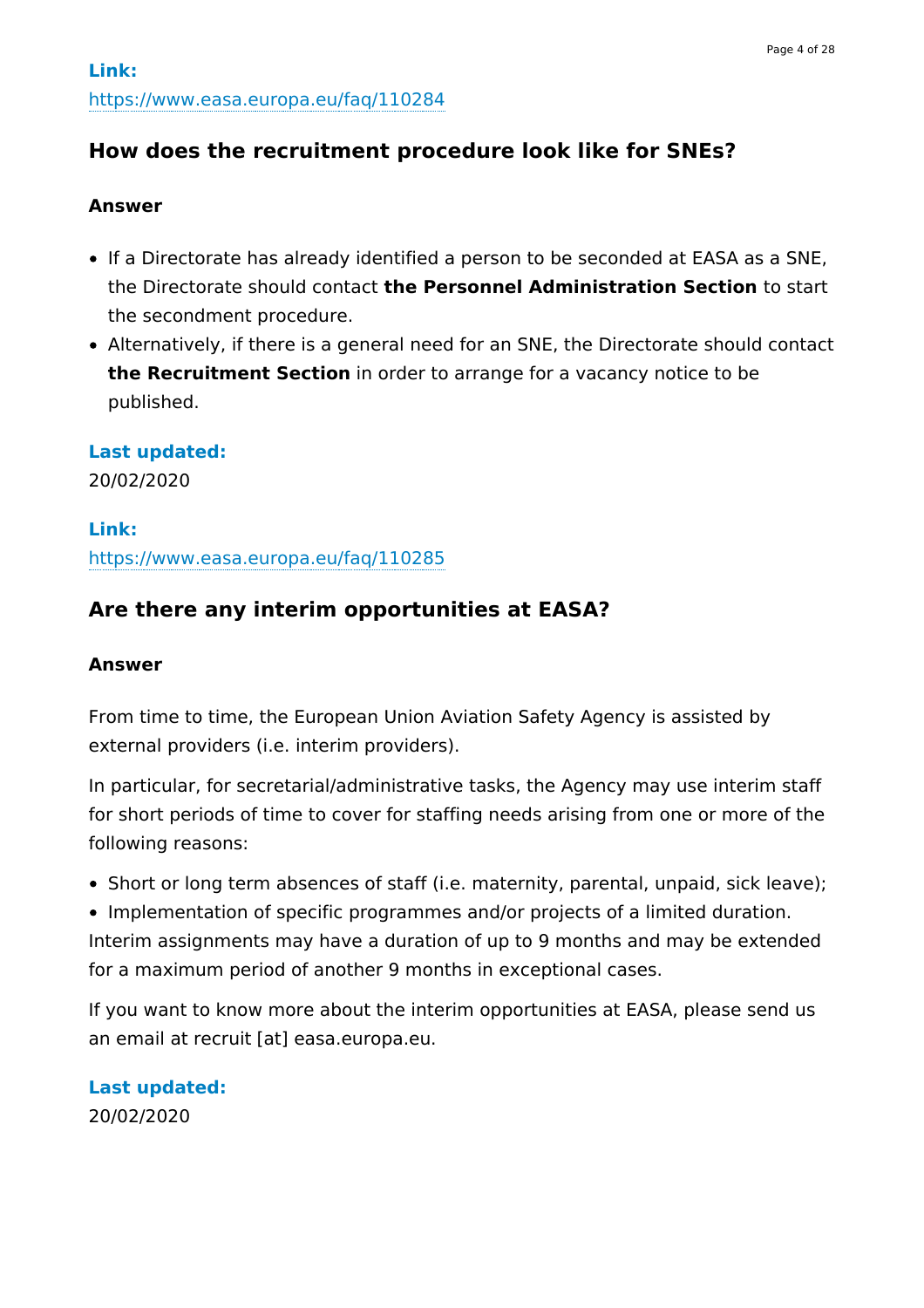## **Overview of the Recruitment process**

## **May I submit an unsolicited/spontaneous application?**

#### **Answer**

EASA does not accept unsolicited/spontaneous applications whether received by email or post. Only applications submitted through our [e-recruitment](https://erecruitment.easa.europa.eu/Home) tool for specific published vacancies will be taken into consideration.

**Last updated:**

20/02/2020

**Link:** <https://www.easa.europa.eu/faq/19256>

## **How long are the vacancies open for applications?**

#### **Answer**

Generally, vacancies are open for application for a period of 4 weeks. Exceptionally, this period may be extended. The exact deadline to apply is always indicated in each vacancy.

**Last updated:**

20/02/2020

**Link:** <https://www.easa.europa.eu/faq/110287>

## **Nationals of which countries are eligible to apply for a vacancy advertised by the Agency?**

#### **Answer**

To apply for a position at EASA, you must be a national of a Member State of the European Union (Austria, Belgium, Bulgaria, Croatia, Cyprus, Czechia, Denmark, Estonia, Finland, France, Germany, Greece, Hungary, Ireland, Italy, Latvia,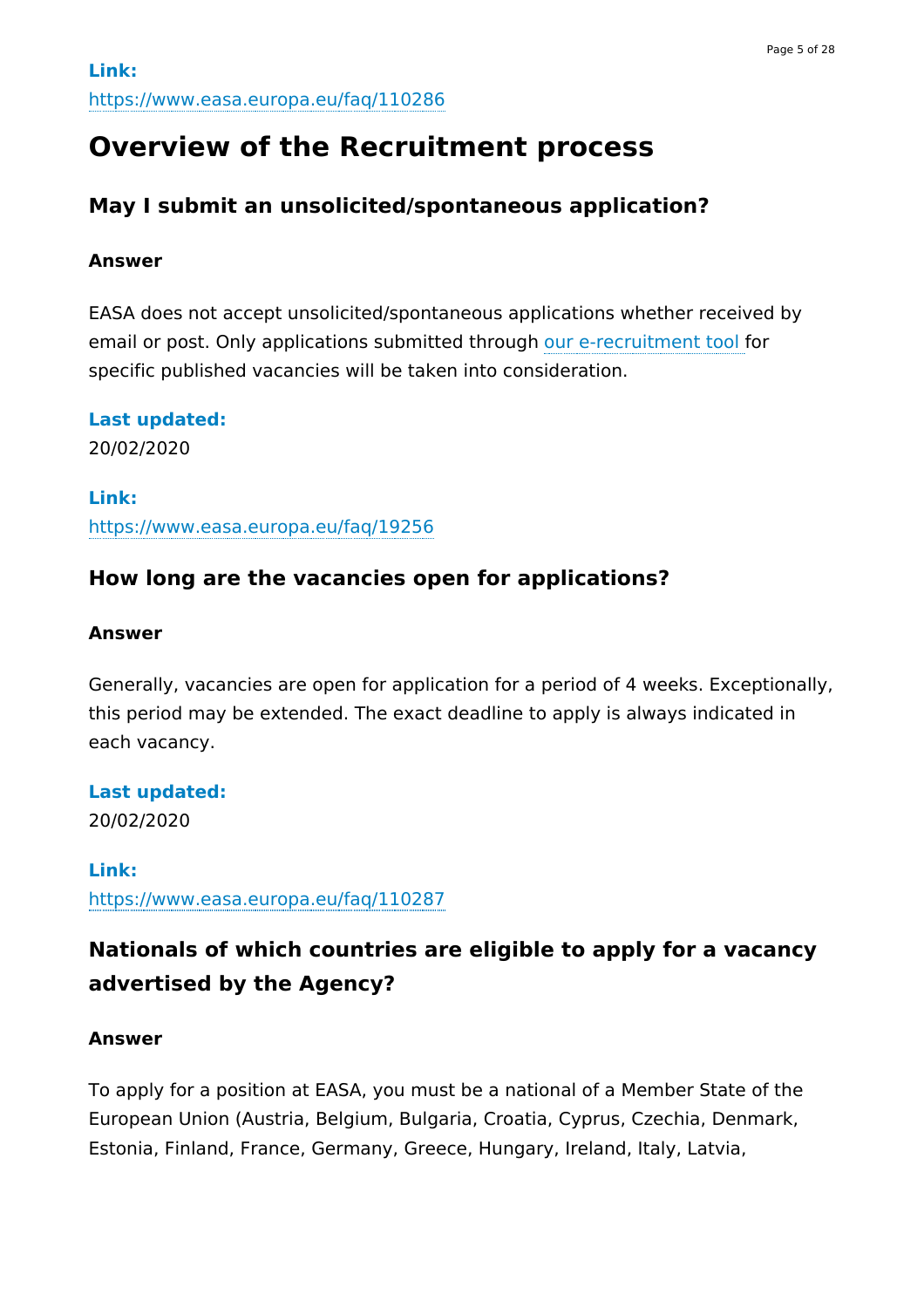Lithuania, Luxembourg, Malta, The Netherlands, Poland, Portugal, Romania, Slovakia, Slovenia, Spain, Sweden) or a national of the European Economic Area (Norway, Iceland, Switzerland, Liechtenstein). Applicants of any other nationality will not be considered eligible, unless otherwise specified in the vacancy notice.

#### **Last updated:**

20/02/2020

#### **Link:**

<https://www.easa.europa.eu/faq/110288>

### **Are all applications received by EASA treated in the same way?**

#### **Answer**

EASA is an equal opportunities employer, committed to diversity and nondiscrimination. It accepts and evaluates applications without bias on the grounds of gender, race, colour, ethnic or social origin, genetic features, language, religion or belief, political or any other opinion, membership of a national minority, property, birth, disability, age or sexual orientation.

**Last updated:**

20/02/2020

#### **Link:**

<https://www.easa.europa.eu/faq/19245>

## **I have a degree from a country that is not a Member State of the European Union. Am I eligible for a vacancy advertised by the Agency?**

#### **Answer**

University diplomas and degrees that have been awarded in a country that is not an EU Member State should be officially recognized by one of the Member States of the European Union or Norway, Iceland, Liechtenstein or Switzerland in order to be eligible for recruitment.

### **Last updated:** 20/02/2020

**Link:**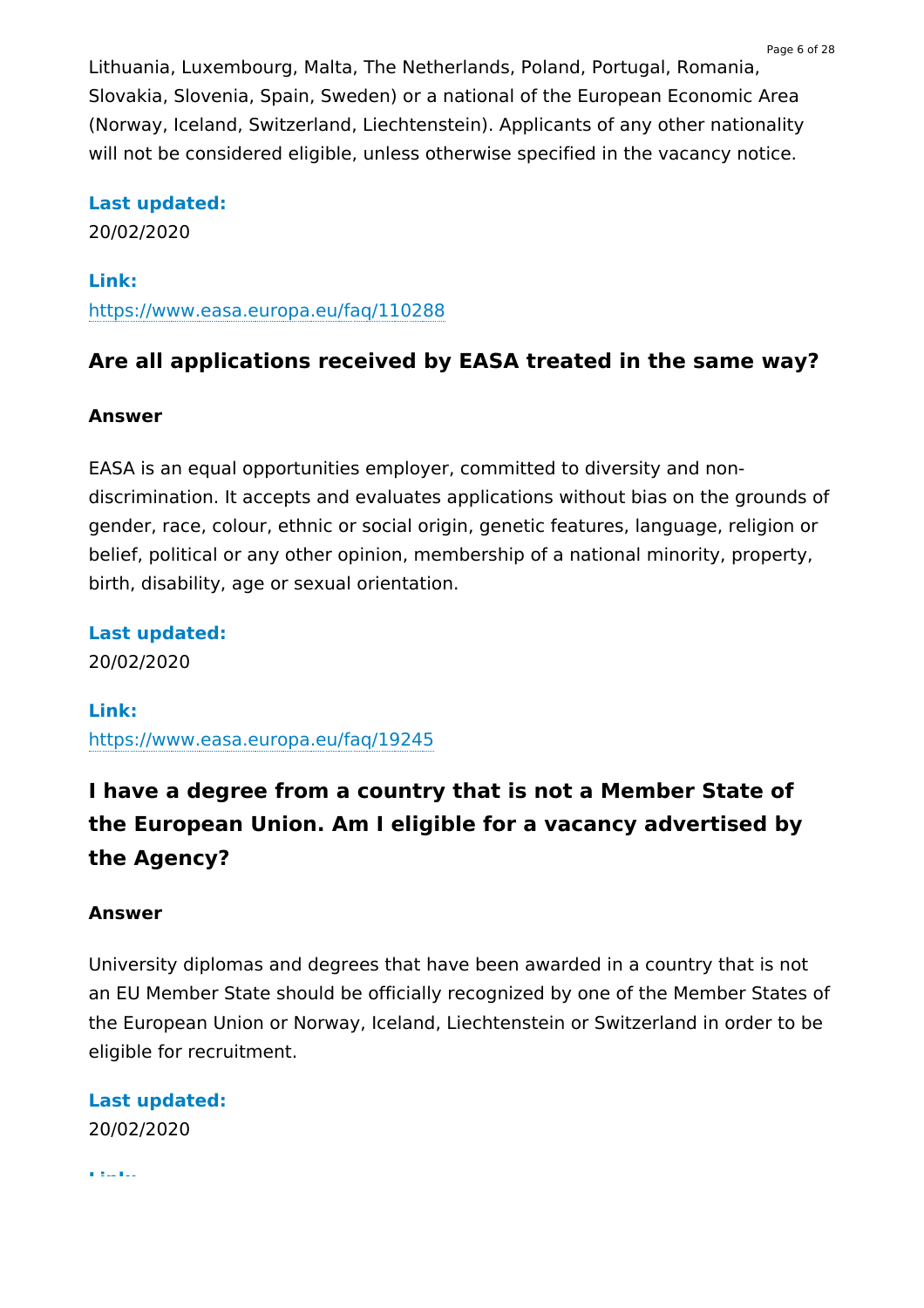## **My degree/diploma will not be awarded until after the closing date for applications. May I apply?**

#### **Answer**

You must fulfill all eligibility requirements of the vacancy notice by the closing date in order for you application to be assessed. Therefore if a specific degree is required (e.g. secondary or post-secondary education), this must have been awarded by the closing date. Qualifications gained after that date cannot be taken into consideration.

#### **Last updated:**

20/02/2020

#### **Link:**

<https://www.easa.europa.eu/faq/110289>

## **What language should I use in my application for a post at the Agency?**

#### **Answer**

Applicants may use any of the official languages of the European Union when applying for a post advertised by the Agency. However, in order **to speed up the selection process and to reduce the amount of translations needed, applicants are encouraged to submit their application in English.** Nevertheless, applicants will not be disadvantaged even if they use other official languages of the European Union.

**Last updated:** 20/02/2020

**Link:** <https://www.easa.europa.eu/faq/19248>

## **Do I need to send certified translations of my supporting**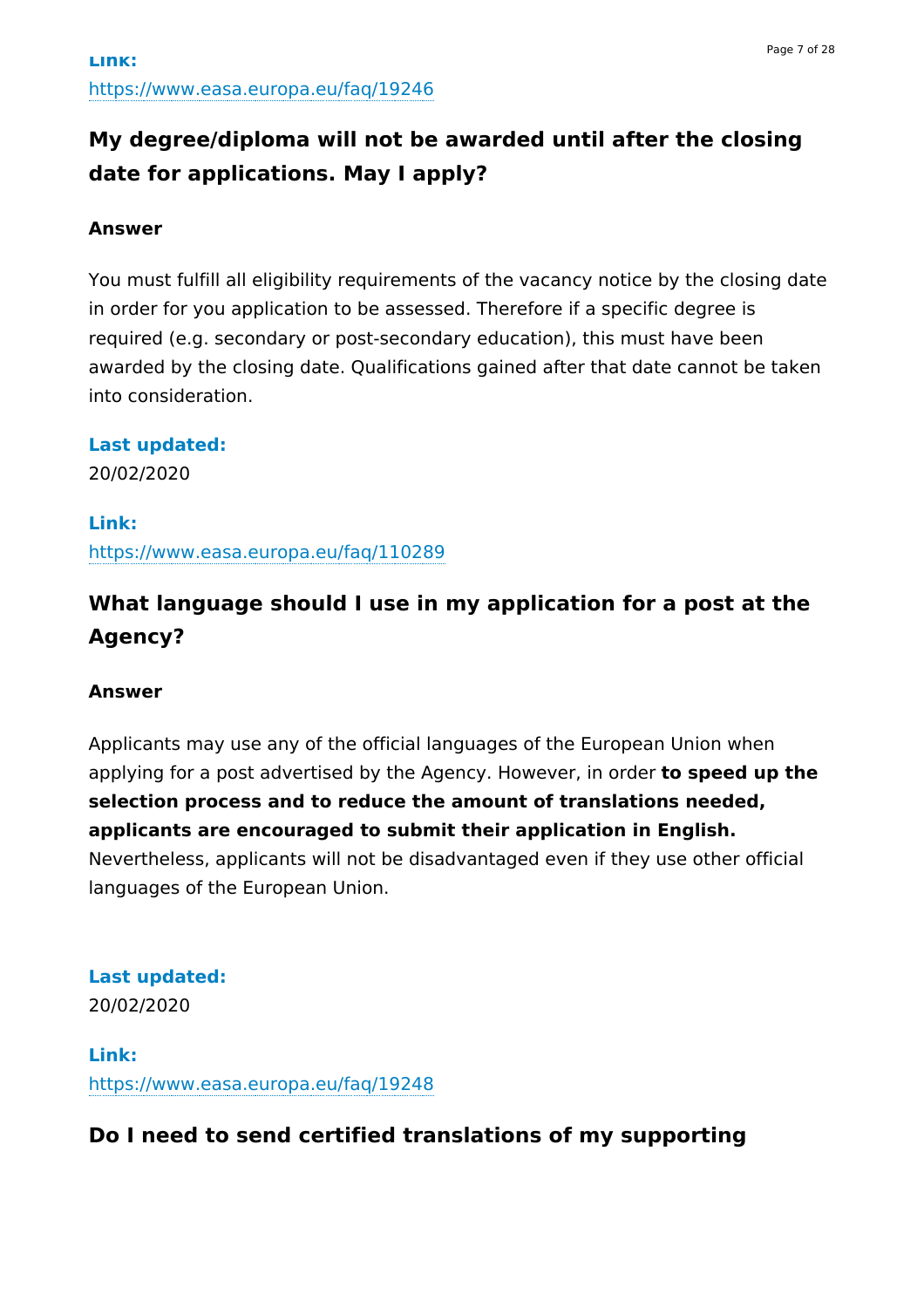## **documents?**

### **Answer**

No, this is not necessary. Diplomas (and other supporting documents) in an official language of the EU do not need to be translated. Certified translations are required only in the case of non-EU languages).

#### **Last updated:**

20/02/2020

#### **Link:**

<https://www.easa.europa.eu/faq/19276>

## **Can I edit the information I inserted in my application after I submitted it?**

#### **Answer**

You can amend the information in your application only before the closing date (by entering into your candidate account). Just be aware that with any new change, you will be requested to attach again your motivation letter and to fill in the part with the supporting information once more, in order to be able to re-submit your application.

#### **Last updated:**

20/02/2020

#### **Link:**

<https://www.easa.europa.eu/faq/110290>

## **What should I do if I encounter technical problems while submitting my application via the e-recruitment tool?**

#### **Answer**

Please note that the browser does not allow the use of any special characters such as  $\le$  ; : ' in any part of the application. Therefore, you should avoid using any special characters while applying.

If however you still encounter technical issues, you are responsible to notify EASA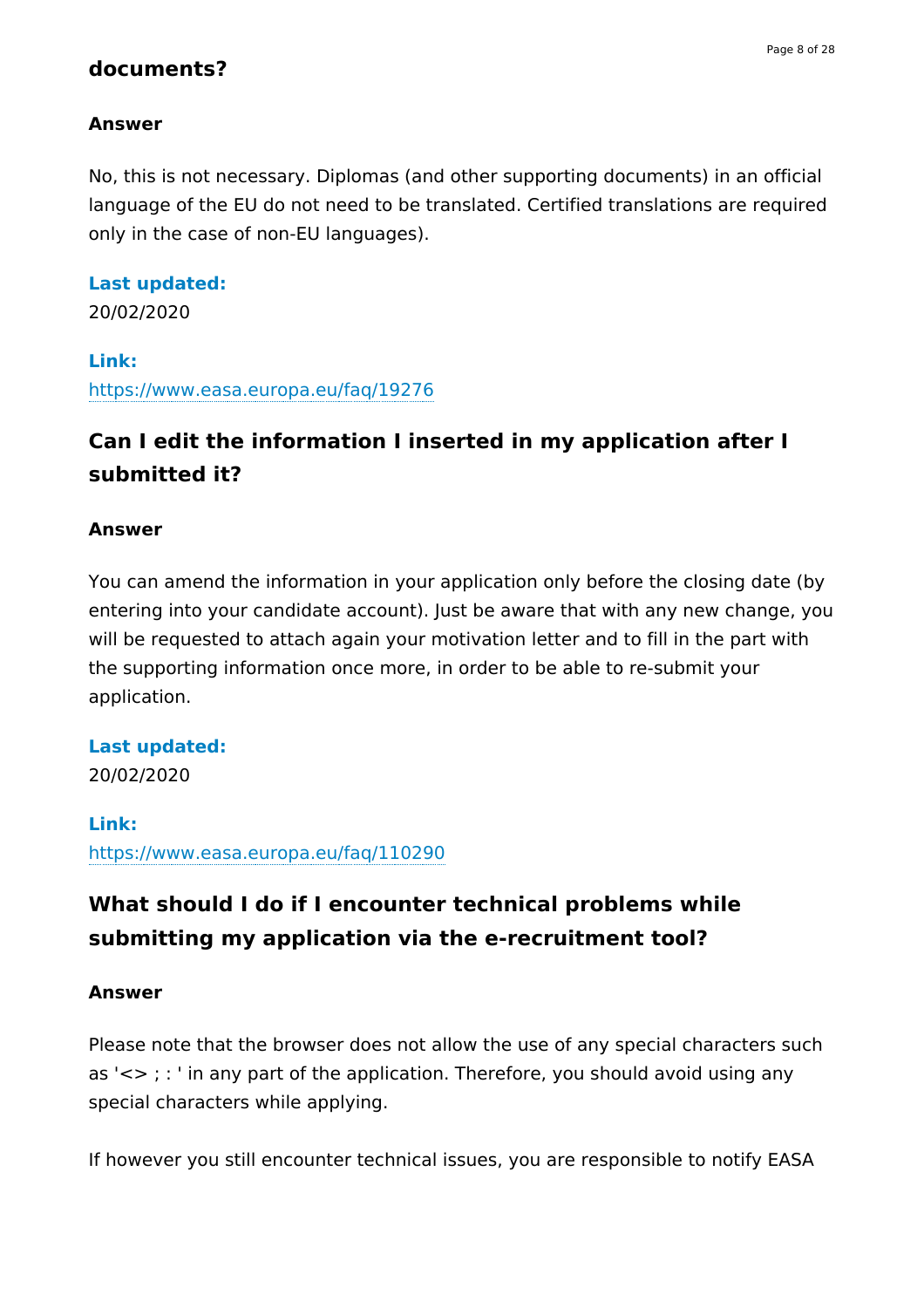as soon as possible and within the application period, by sending an e-mail to recruit [at] easa.europa.eu with a description of the problem and a screenshot of the error message. Any such communication after the closing date cannot be considered and your application will be excluded from the selection process.

## **Last updated:**

20/02/2020

**Link:**

<https://www.easa.europa.eu/faq/19251>

## **Will I receive an acknowledgement that my application for a post at the Agency has been received?**

## **Answer**

After submission of your application, you will receive by email an automatic acknowledgement of receipt from the e-recruitment tool confirming that your application has been successfully submitted and a unique reference number is automatically generated. Please note that applications submitted after 23:55 (Cologne time) on the closing date are automatically rejected.

**Last updated:** 20/02/2020

**Link:** <https://www.easa.europa.eu/faq/19250>

## **How can I check the status of my application?**

## **Answer**

Candidates may check the status of the selection [procedures](https://www.easa.europa.eu/download/recruitment/EASA-Recruitment-Update_on_previous_vacancies.pdf) at Updates on previous vacancies on our website. Please note that no additional information will be given to candidates until the selection procedure has been closed.

**Last updated:** 20/02/2020

**Link:**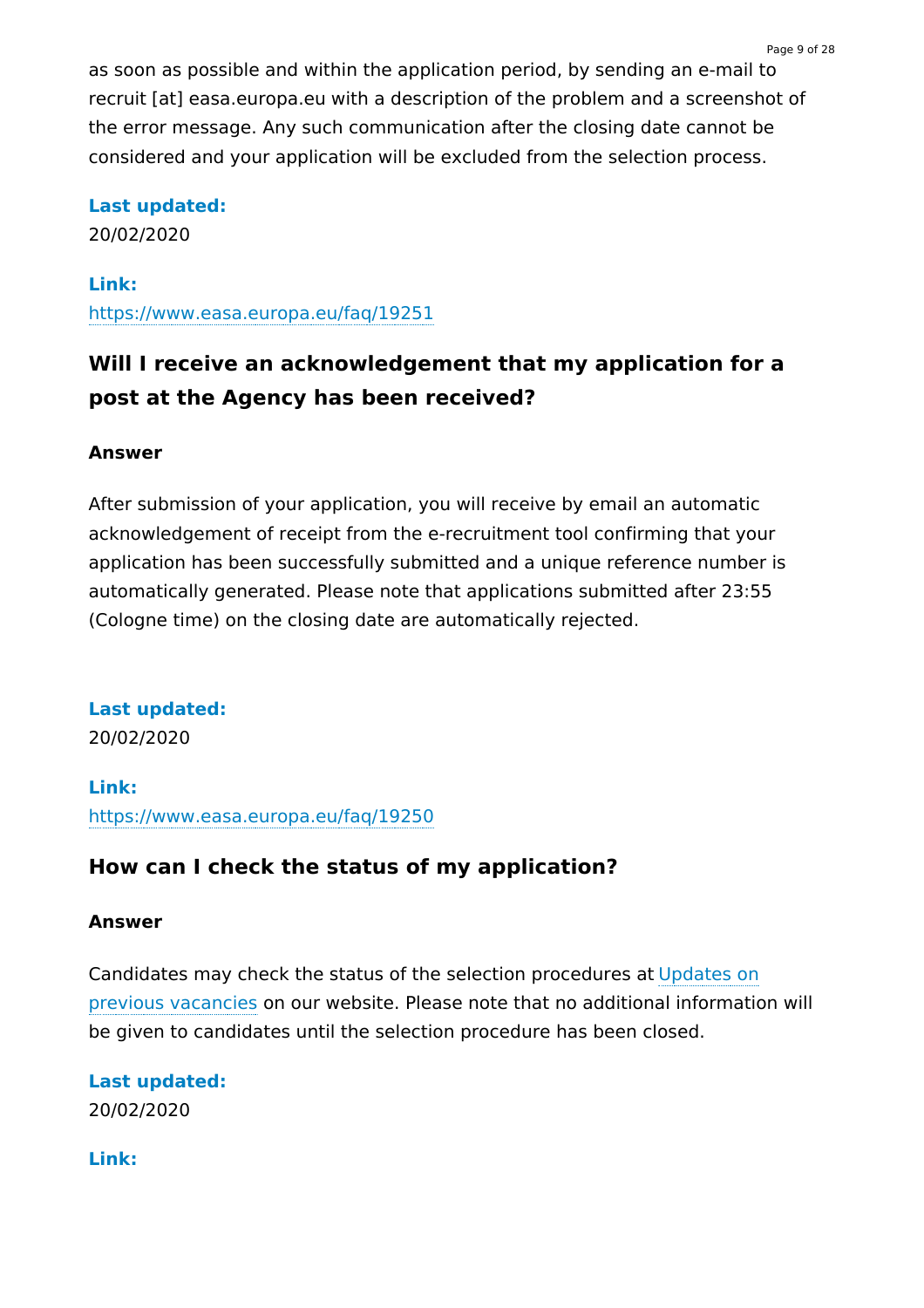## **Will I be notified if my application is unsuccessful?**

## **Answer**

All candidates will be informed about the outcome of the selection procedure, once it is completed.

### **Last updated:**

20/02/2020

### **Link:**

<https://www.easa.europa.eu/faq/110292>

## **How does the assessment of applications look like?**

### **Answer**

- At the European Union Aviation Safety Agency the selection procedures for Temporary Agents and Contract Agents are carried out in line with the respective implementing rules on the engagement and use of Temporary and Contract Agents.
- An appointed Selection Committee invites to interviews and written test the candidates that are considered as most suitable for the position in question.
- To determine the most suitable candidates, the Selection Committee assesses the applications of the candidates focusing, on the one hand on the correlation and on the other hand on a comparative assessment of their profiles against the essential and advantageous selection criteria listed in the vacancy notice.
- If the candidate does not meet one or more of the essential criteria, as stated in the vacancy notice, this automatically disqualifies the application from further assessment.

### **Last updated:**

20/02/2020

## **Link:** <https://www.easa.europa.eu/faq/110293>

## **What does the Assessment phase consist of?**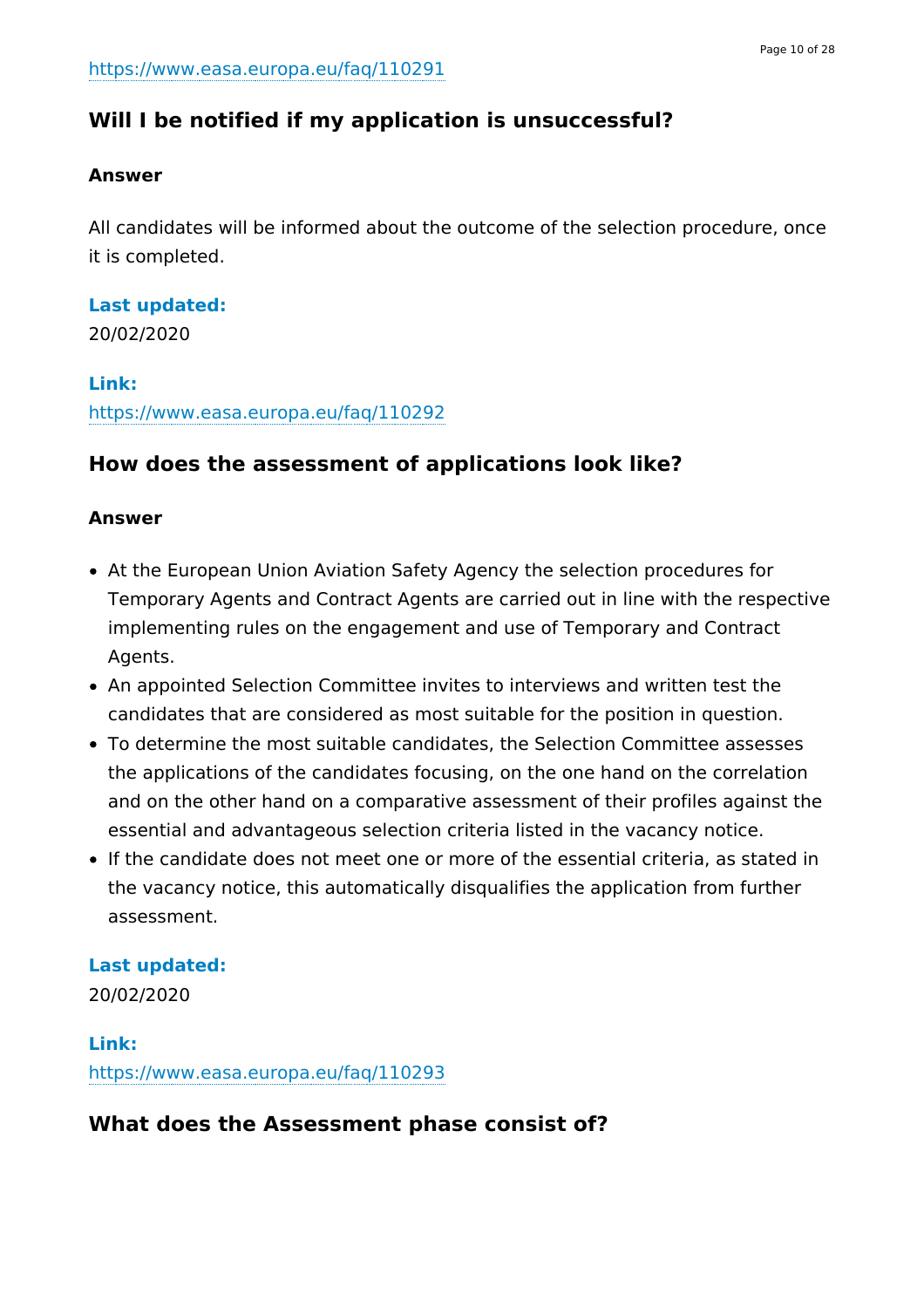#### **Answer**

The highest scoring applicants are invited to the test phase, which consists of an interview (sometimes also a video interview) and a written competency test.

The interview and the competency test are held in English.

The interview usually has a duration of 45 minutes and the written competency test around 45 -60 minutes depending on the job requirements. This test is evaluated anonymously.

If your mother tongue is English, you will be required to evidence satisfactory knowledge of a second EU language before you are invited to the on-site interview.

#### **Last updated:**

20/02/2020

#### **Link:**

<https://www.easa.europa.eu/faq/110294>

### **I am invited for an interview at EASA. How can I prepare myself?**

#### **Answer**

It is advisable to use the vacancy notice of the respective position as a basis of your preparation. The interview questions and the written tests aim at assessing the main competencies needed to successfully perform the duties of the position you have applied for.

**Last updated:**

20/02/2020

## **Link:** <https://www.easa.europa.eu/faq/110295>

### **Can I apply for two vacancies at the same time?**

#### **Answer**

Vacancies advertised by EASA are treated as separate selection procedures and therefore, candidates are welcome to submit their application to any vacancy of their interest for which they satisfy the eligibility criteria.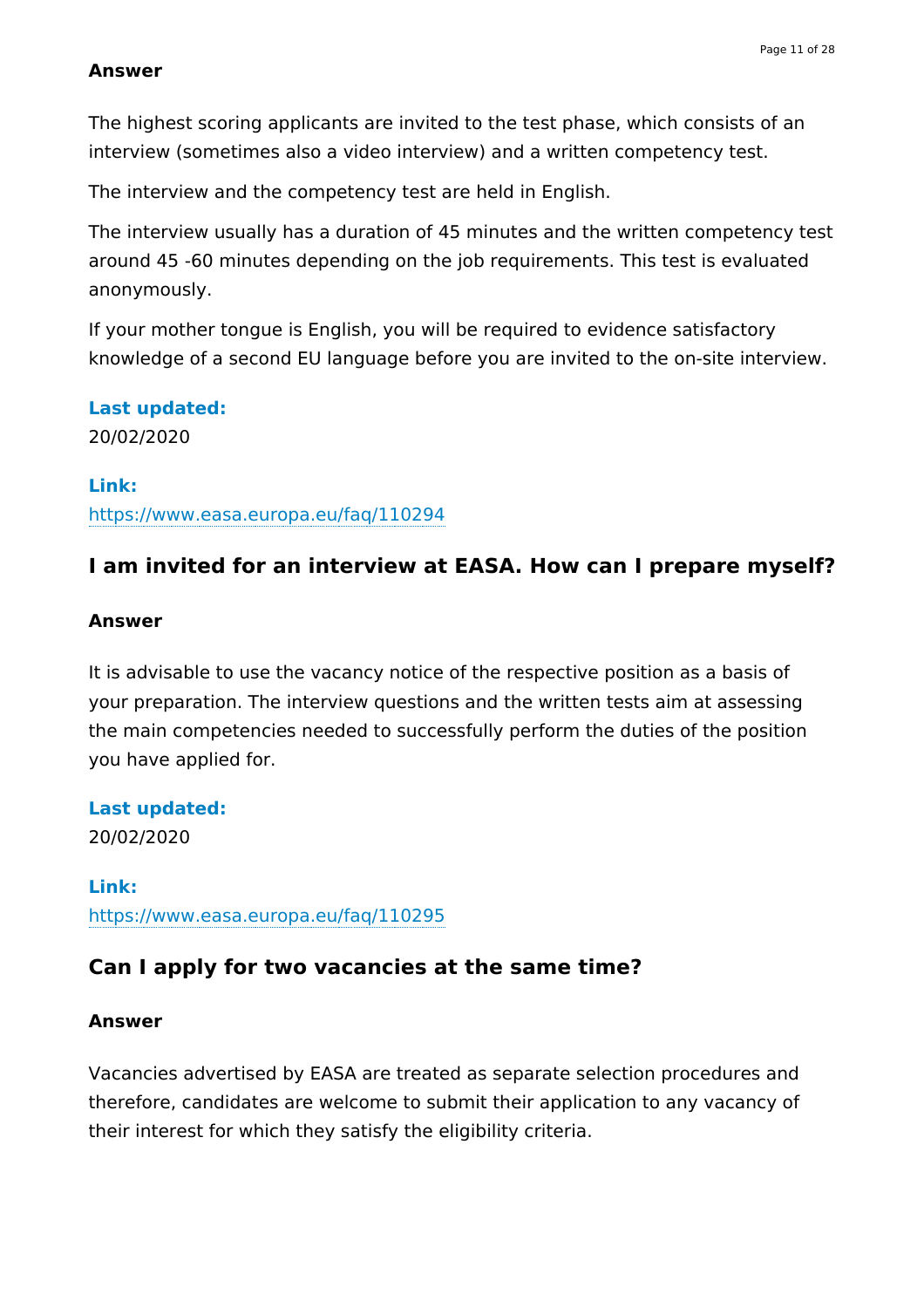## **Last updated:** 20/02/2020

## **Link:** <https://www.easa.europa.eu/faq/110296>

## **When may I expect an invitation for an interview?**

## **Answer**

The time taken to invite applicants for an interview depends on the number of applications received for a particular vacancy notice. Please also bear in mind that we often publish a considerable number of vacancies simultaneously and that each application undergoes a detailed evaluation. Therefore, it may take up to 8 weeks from the closing date of the vacancy notice until the invitations for interviews are sent out.

## **Last updated:**

20/02/2020

## **Link:** <https://www.easa.europa.eu/faq/19252>

## **When and where do the interviews and written tests take place?**

## **Answer**

The invitations to the short-listed candidates for an interview are sent once the evaluation of applications is completed (this may take up to two months after closure of the vacancy notice). Interviews and written test take place at the EASA headquarters in Cologne, Germany.

## **Last updated:**

20/02/2020

**Link:** <https://www.easa.europa.eu/faq/19253>

## **Will my travel expenses be reimbursed if I am invited for an**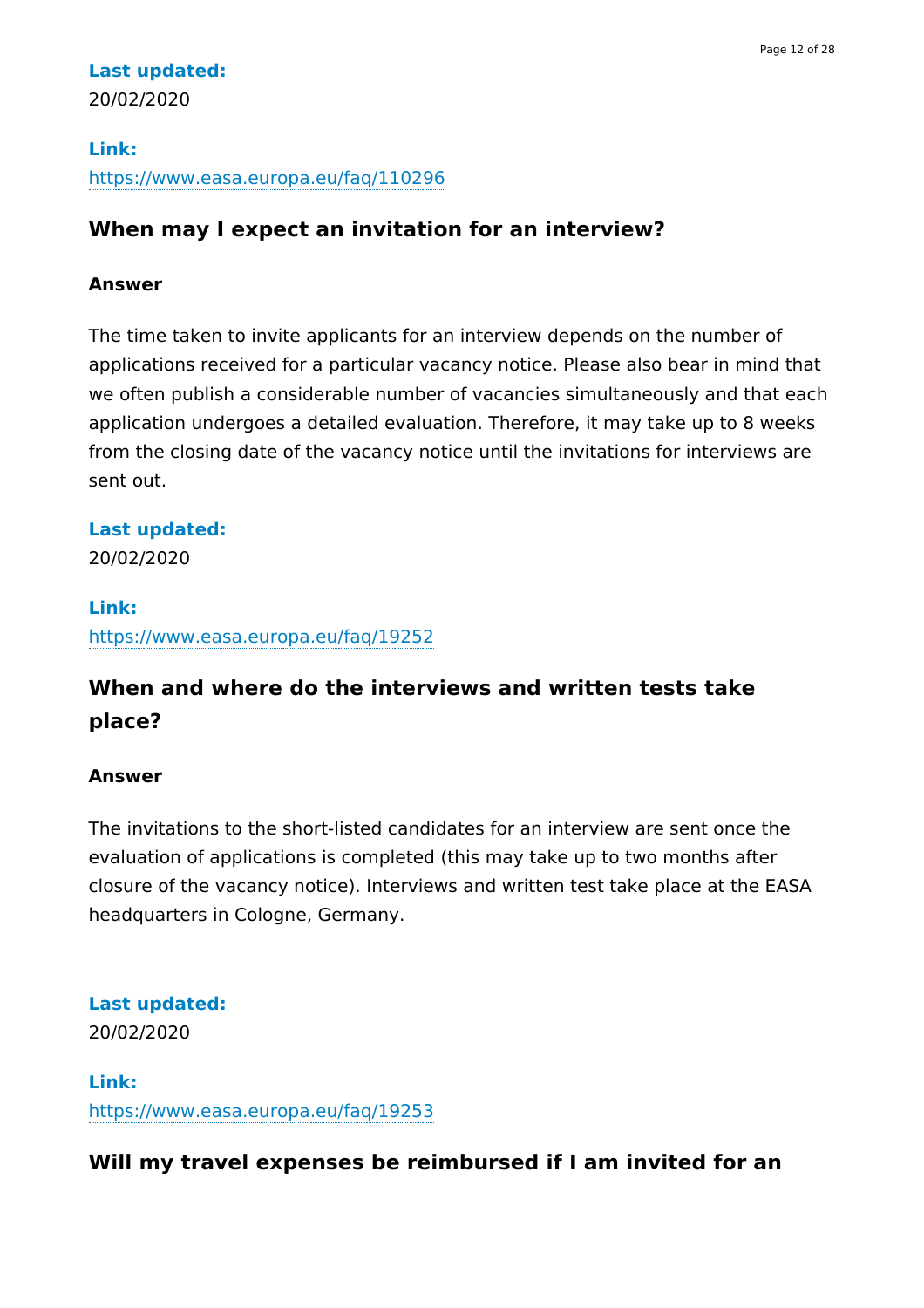## **interview?**

### **Answer**

All candidates who attend an interview and whose correspondence address is at a distance of 150 km or more from Cologne are reimbursed according to the EASA rules on travel [reimbursement.](https://www.easa.europa.eu/sites/default/files/dfu/Reimbursement%20of%20travel%20costs.pdf)

# **Last updated:**

20/02/2020

## **Link:**

<https://www.easa.europa.eu/faq/19255>

## **I am on an EASA valid reserve list. When can I expect an offer of employment?**

#### **Answer**

Being part of a reserve list does not guarantee recruitment and the receipt of an offer of employment. Should there be a vacant post, the hiring Department consults the available reserve list(s) and checks, which is the best fit at the time of recruitment.

### **Last updated:**

20/02/2020

### **Link:**

<https://www.easa.europa.eu/faq/110297>

## **I have successfully passed the European Personnel Selection Office (EPSO) Contract Agent Selection (CAST) exams and I am on an EPSO reserve list. Can I apply for a vacancy at EASA?**

#### **Answer**

At EASA, we use the EPSO database very rarely to recruit candidates since EASA runs its own selection procedures and all vacancies are published on the EASA webpage. Therefore, we would suggest that you consult regularly our [website,](https://www.easa.europa.eu/the-agency/recruitment) where vacant positions are published and in case you find a vacancy matching your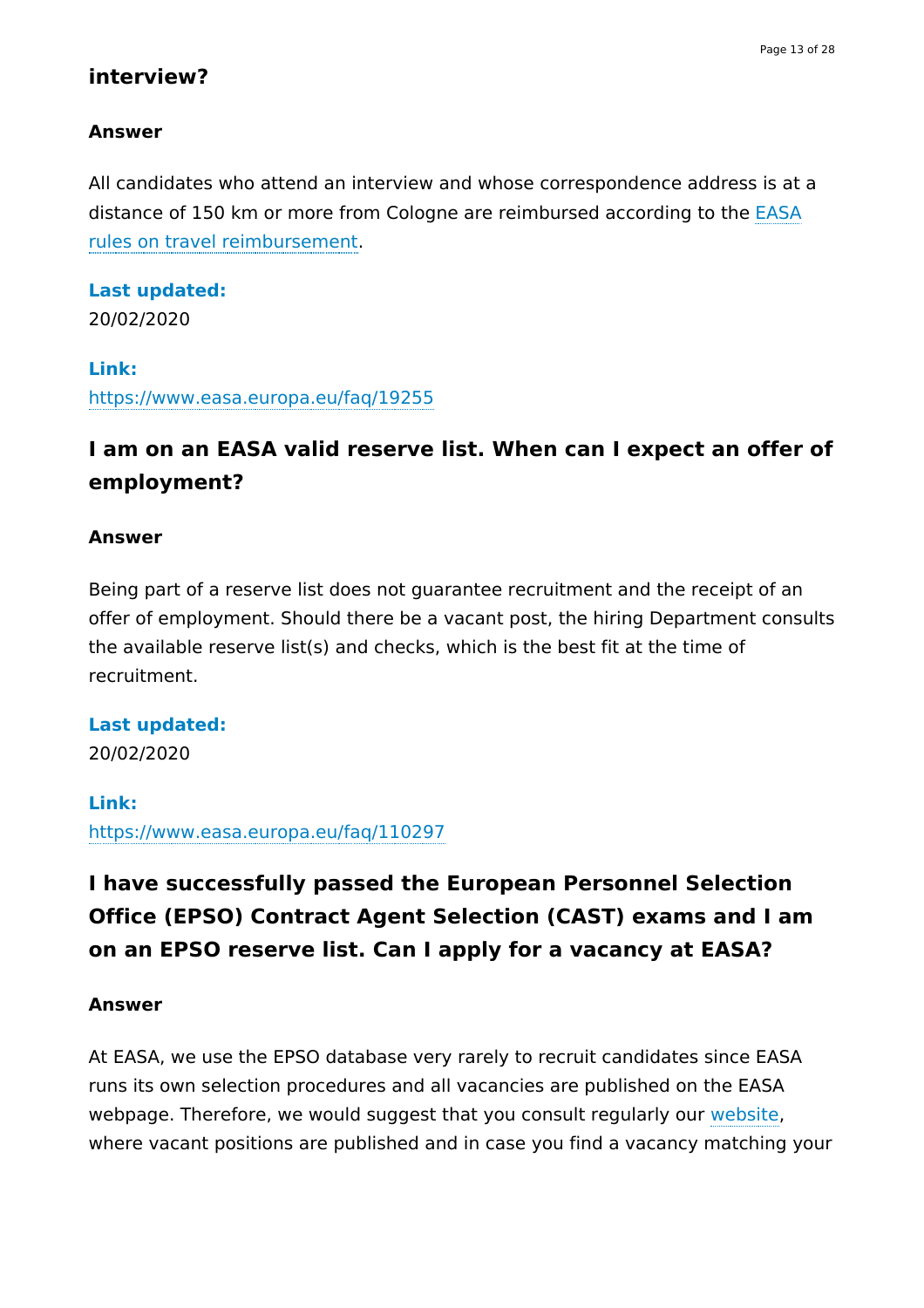interests and competencies, you may apply on-line using our [e-recruitment](https://erecruitment.easa.europa.eu/Home) tool. Page 14 of 28

## **Last updated:**

20/02/2020

### **Link:**

<https://www.easa.europa.eu/faq/110298>

## **How does EASA protect my personal data during the selection procedures?**

## **Answer**

The European Union Aviation Safety Agency ensures on its part that applicants' personal data is processed as required by Regulation (EC) 2018/1725 with regard to **the processing of personal data by the Union institutions, bodies, offices and agencies and on the free movement of such data.** For more information please read the relevant information which is available on our [website](https://www.easa.europa.eu/data-protection).

## **Last updated:**

20/02/2020

**Link:** <https://www.easa.europa.eu/faq/110299>

## **Does EASA have any age limit for people to apply?**

### **Answer**

According to the 2014 Reform of the Staff Regulations the normal pensionable age within the EU-pension system is set at 66 years. Candidates who have not reached this pensionable age are eligible to apply to any published vacancy notice of their interest. are reimbursed according to the EASA rules on travel reimbursement.

### **Last updated:**

20/02/2020

## **Link:** <https://www.easa.europa.eu/faq/19247>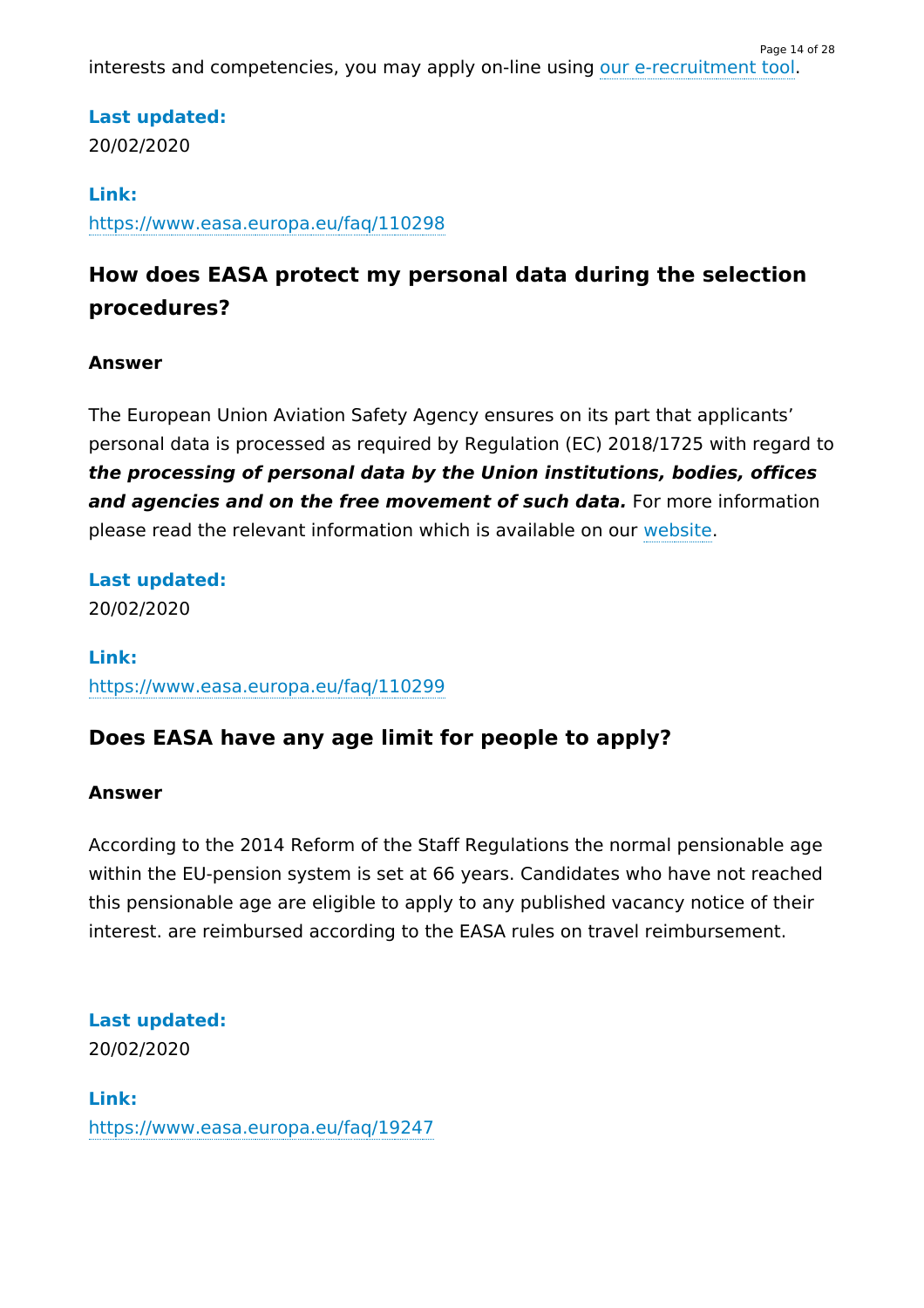Page 15 of 28

## **Answer**

If you wish to be notified on our newly published selection procedures, you may subscribe to our EASA [updates](https://confirmsubscription.com/h/d/09A734863A91348D).

## **Last updated:**

20/02/2020

**Link:** <https://www.easa.europa.eu/faq/19263>

## **Where can I find more information related to grades and salary?**

## **Answer**

If you want to find more information regarding grades and salaries at EASA, please consult the following [link.](https://ec.europa.eu/info/jobs-european-commission_en#4)

Additionally, you may consult the [Working](https://www.easa.europa.eu/download/recruitment/EASA-Working-for-us.pdf) for EASA section on our website.

**Last updated:** 20/02/2020

## **Link:**

<https://www.easa.europa.eu/faq/19258>

# **Graduate Traineeship Programme and Study Placement Scheme**

## **How can I participate to a Graduate Traineeship Programme or a Study Placement Scheme at EASA?**

## **Answer**

## **Graduate Traineeship Programme:**

Once per year, EASA publishes a series of positions on its [website](https://www.easa.europa.eu/the-agency/recruitment) for recent graduates of different academic backgrounds (e.g. law, aeronautical engineering, finance, human resources, marketing etc.). If you wish to know more about the structure of the Programme, its eligibility criteria and how to apply, please visit our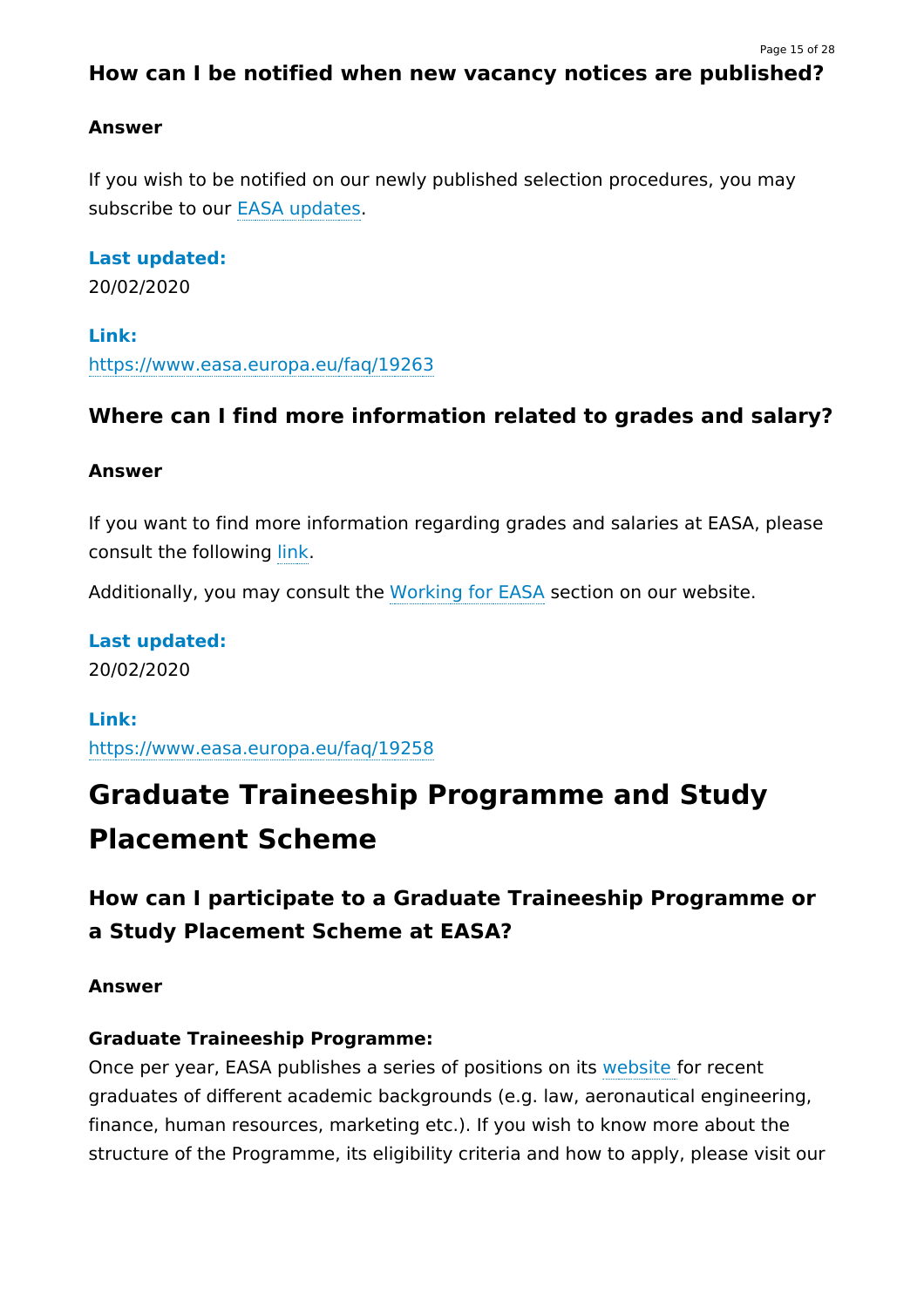#### [webpage](https://www.easa.europa.eu/the-agency/careers-working-for-us/traineeships-and-study-placements).

If you wish to be notified on our upcoming traineeship openings, you can subscribe to EASA Updates by completing the form on our website:

<https://www.easa.europa.eu/easa-updates>

#### **Study Placement Scheme:**

Throughout the year, the Agency may host students wishing to complete a mandatory internship as part of their studies or write a Master's Thesis at EASA. Unfortunately, at the moment, the Study Placement Scheme is put on hold until further notice. Therefore, applications or inquiries related to this Scheme will not be processed by the Agency.

#### **Last updated:**

20/02/2020

#### **Link:**

<https://www.easa.europa.eu/faq/19259>

## **How are the trainees for the Graduate Traineeship Programme selected?**

#### **Answer**

- The HR Department checks the applications against the eligibility criteria and establishes a list of eligible and suitable applicants whose applications, and in particular, educational background, qualifications, competences, motivation and preferences suit best the identified needs in accordance with the availability of places.
- The most suitable candidates are invited to a video interview to further express their interest, motivation and suitability for the role.
- Before a final decision is taken, the shortlisted candidates are invited to a last phone/Skype interview to check their availability, suitability, linguistic knowledge and to discuss reciprocal expectations.
- Finally, the Agency's Executive Director appoints the selected trainees based on their suitability and on the number of places available.

The whole cycle of the Assessment phase is held in English.

**Last updated:** 20/02/2020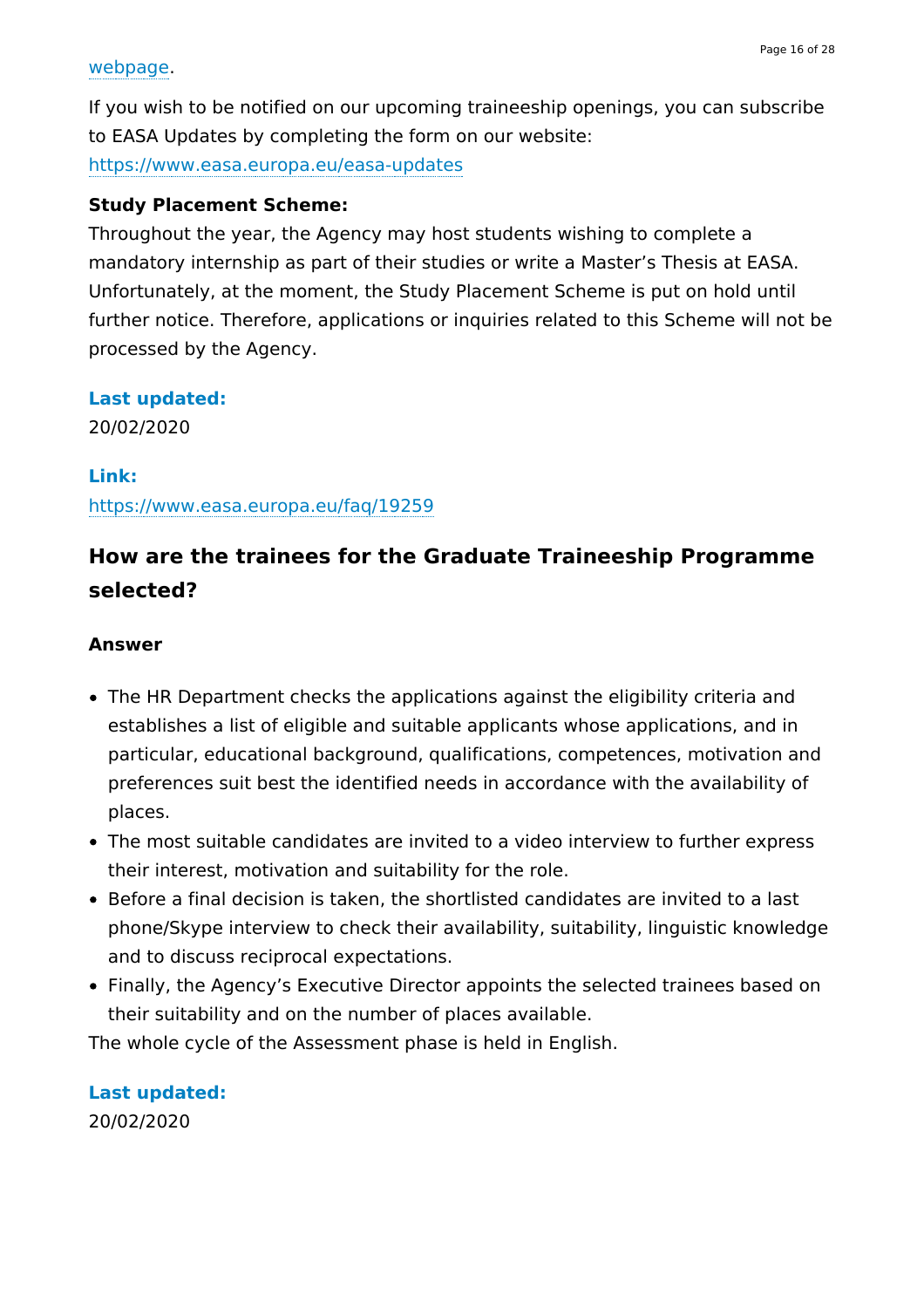## **How will I know that EASA has received my application?**

#### **Answer**

### **Graduate Traineeship Programme:**

After submission of your application, you will receive by email an automatic acknowledgement of receipt from the e-recruitment tool confirming that your application has been successfully submitted and a unique reference number is automatically generated. Please note that applications submitted after 23:55 (Cologne time) on the closing date are automatically rejected.

### **Study Placement Scheme:**

We will get back to you as soon as your application has been reviewed and we can inform you about the outcome. Kindly be patient as the evaluation process may take some time.

## **Last updated:**

20/02/2020

**Link:**

<https://www.easa.europa.eu/faq/19278>

## **Will I be informed about the outcome of my application in any case?**

### **Answer**

### **Graduate Traineeship Programme:**

All applicants can follow the status of the call for expression of interest for traineeships on the EASA [website](https://www.easa.europa.eu/download/recruitment/EASA-Recruitment-Update_on_previous_vacancies.pdf). Due to the high volume of applications we receive, please note that only successful candidates will be notified via email.

### **Study Placement Scheme:**

All applicants will be notified via email about the outcome of their application.

**Last updated:** 20/02/2020

**Link:**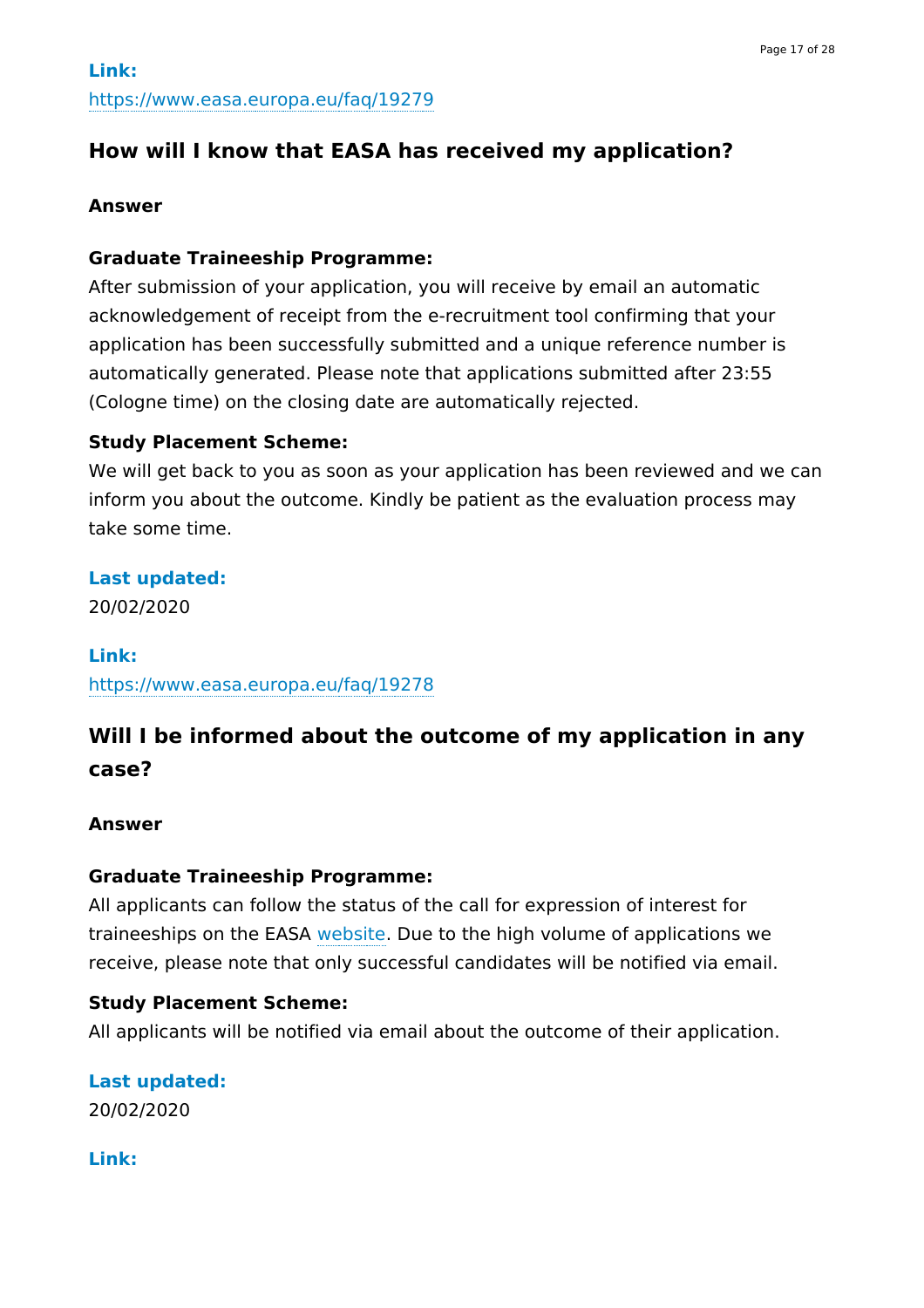## **I have been offered a traineeship. Can I postpone the starting date to a later period?**

### **Answer**

### **Graduate Traineeship Programme:**

To ensure a smooth management of the Graduate Traineeship Programme, all participants are requested to start their Traineeship Programme at the date indicated in their offer letter.

Only in exceptional cases and in duly justified cases it may be possible to postpone the starting date for a maximum of 1 month, subject to individual arrangements and negotiation.

### **Study Placement Scheme:**

The start date of the Study Placement Scheme is agreed between the student, the hiring department and the HR department.

### **Last updated:**

20/02/2020

**Link:** <https://www.easa.europa.eu/faq/19282>

## **Can the traineeship period be extended?**

### **Answer**

### **Graduate Traineeship Programme:**

The traineeship period cannot be extended beyond the maximum period, which is 12 months.

### **Study Placement Scheme:**

The Study Placement Scheme can last a minimum of 6 weeks and a maximum of 6 months. No further extension can be granted.

### **Last updated:**

20/02/2020

**Link:** <https://www.easa.europa.eu/faq/19283>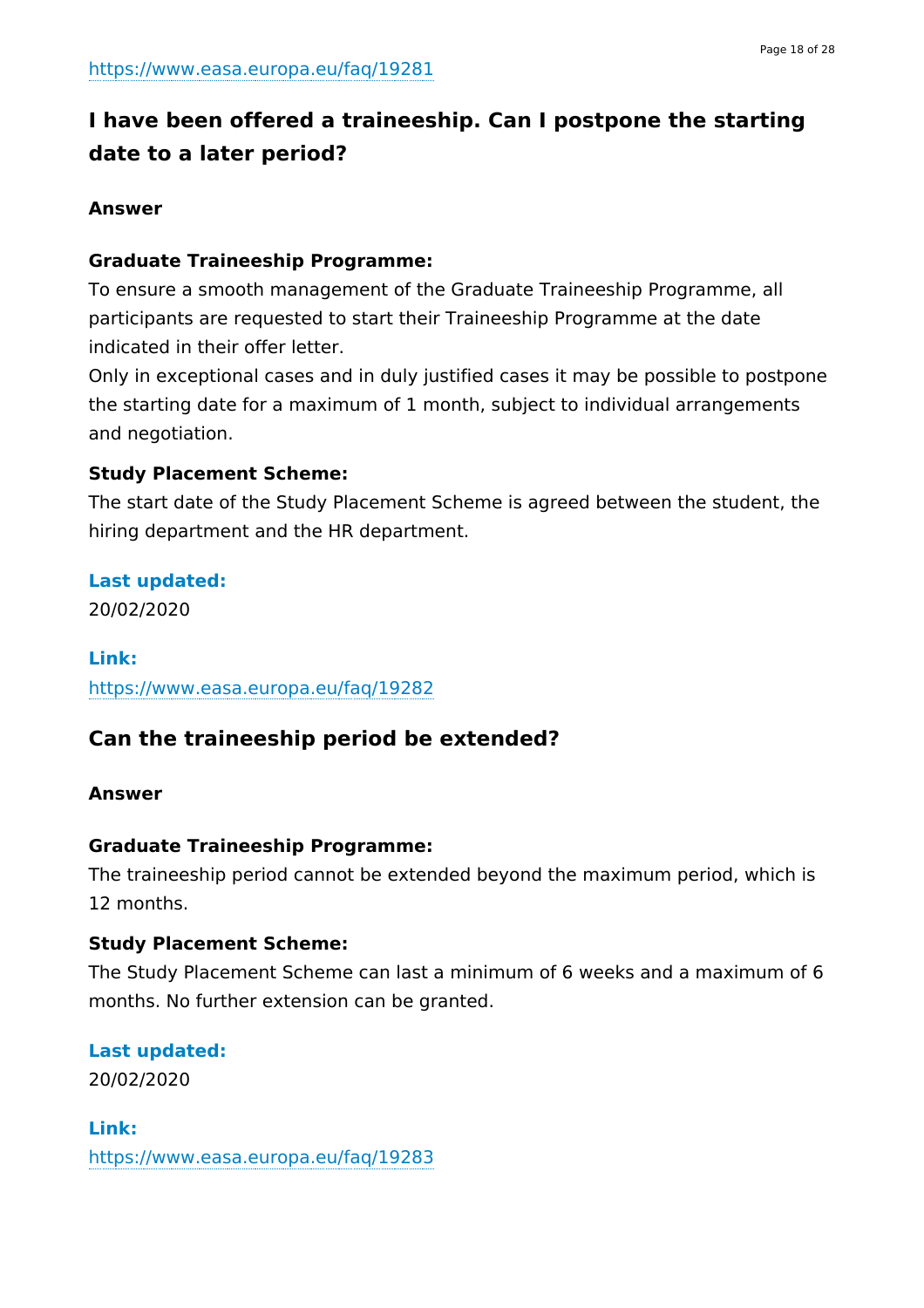## **Can I have a part-time traineeship/study placement scheme?**

#### **Answer**

No. All candidates who are accepted for a traineeship/study placement must work full time, which at EASA means 40 h/week and 8h/day.

### **Last updated:**

20/02/2020

#### **Link:**

<https://www.easa.europa.eu/faq/19284>

## **Does EASA provide any kind of accommodation?**

#### **Answer**

No. Finding and paying for accommodation is entirely the responsibility of the trainee/student. If you are offered a traineeship/study placement, we will provide you with a Welcome Pack including useful information on finding accommodation in Cologne.

**Last updated:** 20/02/2020

**Link:** <https://www.easa.europa.eu/faq/19285>

## **What is the amount of traineeship grant paid by EASA?**

#### **Answer**

### **Graduate Traineeship Programme:**

The amount of the traineeship grant paid by EASA is defined in the call for expression of interest for traineeships published every year. As described in the applicable traineeship rules, trainees who benefit from any grant from another source or another subsistence allowance shall only be admitted to a financial contribution from EASA, if the sum received is less than the amount of the traineeship grant. In that case, they shall receive the difference.

### **Study Placement Scheme:**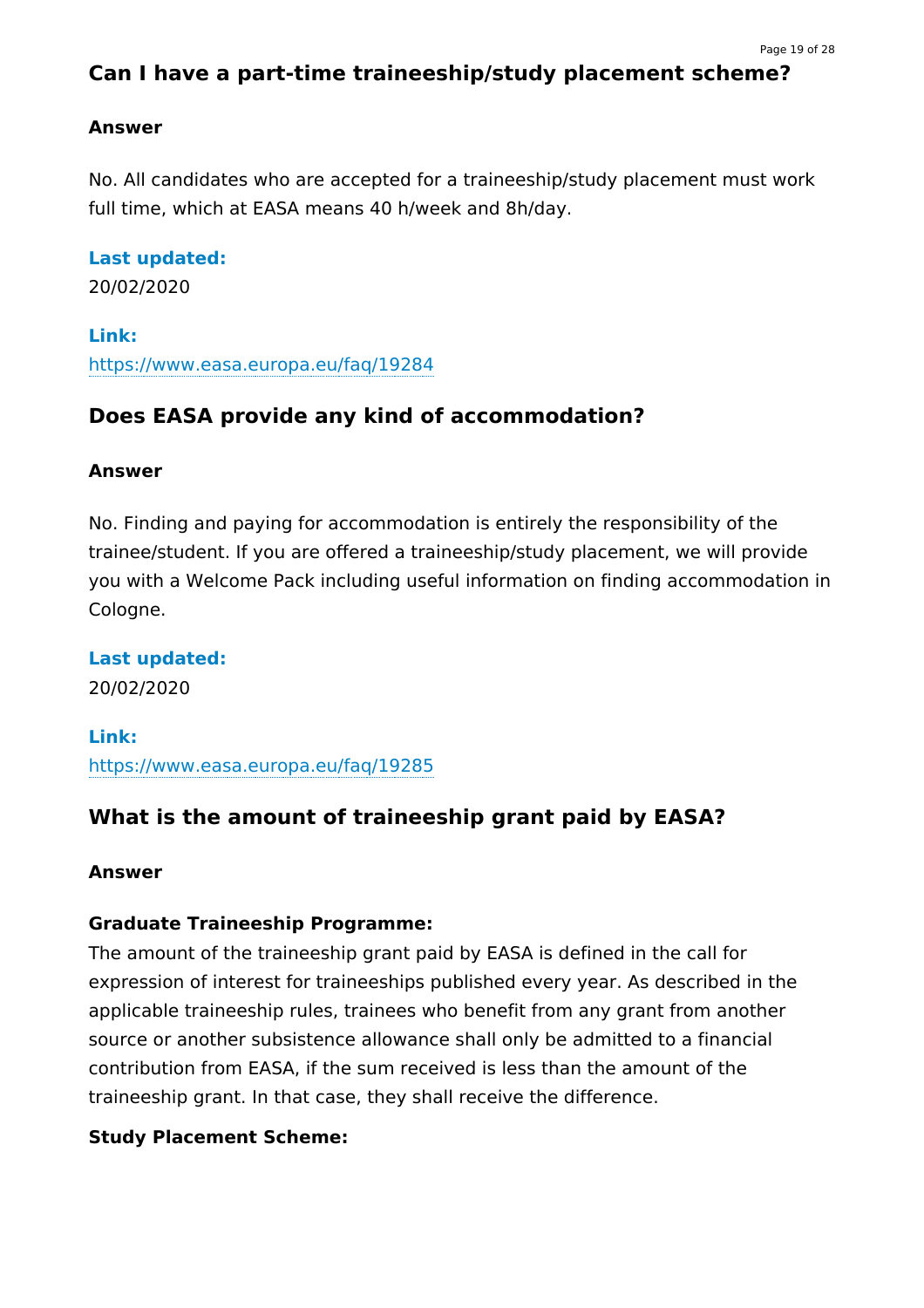No financial contribution is granted to students of the Study Placement Scheme.

Page 20 of 28

## **Last updated:**

20/02/2020

## **Link:**

<https://www.easa.europa.eu/faq/19286>

## **Is the traineeship grant paid by EASA subject to national or EU tax?**

## **Answer**

Traineeship grants are not subject to the tax regulations applicable for EASA staff members. Trainees have the sole responsibility for complying with the tax regulation applicable in their home state. To this purpose, the HR department issues a certificate at the end of the traineeship period, stating the amount of grants received and confirming that tax and social security payments have not been made.

**Last updated:** 20/02/2020

**Link:** <https://www.easa.europa.eu/faq/19287>

## **Does EASA cover the insurance of the trainees/students?**

### **Answer**

## **Graduate Traineeship Programme:**

EASA does not provide health insurance. Prior to the start date, trainees must provide proof that they are covered by a sickness insurance scheme for the entire duration of their stay at the Agency (e.g., through the European Health Insurance Card or through private insurance). If a trainee fails to provide proof of the insurance, the traineeship shall be terminated.

During the traineeship, trainees shall be covered by EASA against the risk of accident according to the relevant EASA insurance contract.

## **Study Placement Scheme:**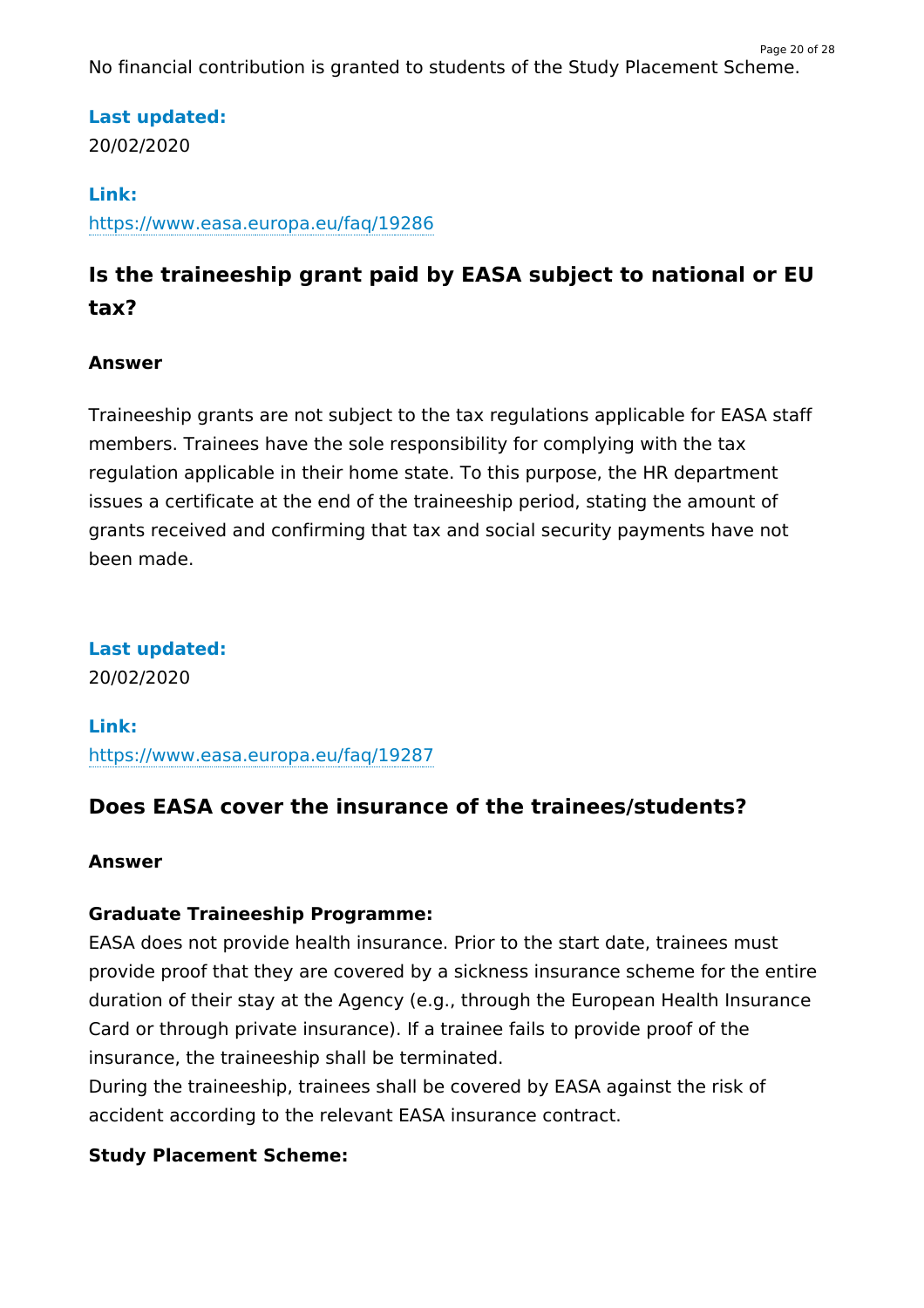EASA does not provide health insurance. Prior to the start date, students must provide proof that they are insured against accident risks either risks either privately or under the terms of their University's insurance. In addition, they should provide proof that they are covered by a sickness insurance scheme for the entire duration of their stay at the Agency (e.g., through the European Health Insurance Card or through private insurance). If a student fails to provide proof of the insurance, the traineeship shall be terminated.

## **Last updated:**

20/02/2020

## **Link:** <https://www.easa.europa.eu/faq/19289>

## **Is there a closing date for sending in applications?**

## **Answer**

## **Graduate Traineeship Programme:**

Yes. The closing date for sending applications is indicated in each traineeship notice. Applications received after the closing date are automatically rejected.

## **Study Placement Scheme:**

There is no closing date: students can apply throughout the year. However, the Study Placement Scheme is currently on hold until further notice. Therefore, applications or inquiries related to this scheme will not be processed by the Agency.

## **Last updated:**

20/02/2020

## **Link:**

<https://www.easa.europa.eu/faq/19264>

## **May I submit an open/unsolicited/spontaneous application?**

## **Answer**

## **Graduate Traineeship Programme:**

EASA does not accept any unsolicited/spontaneous applications whether received by email or post for the Graduate Traineeship Programme. Only applications for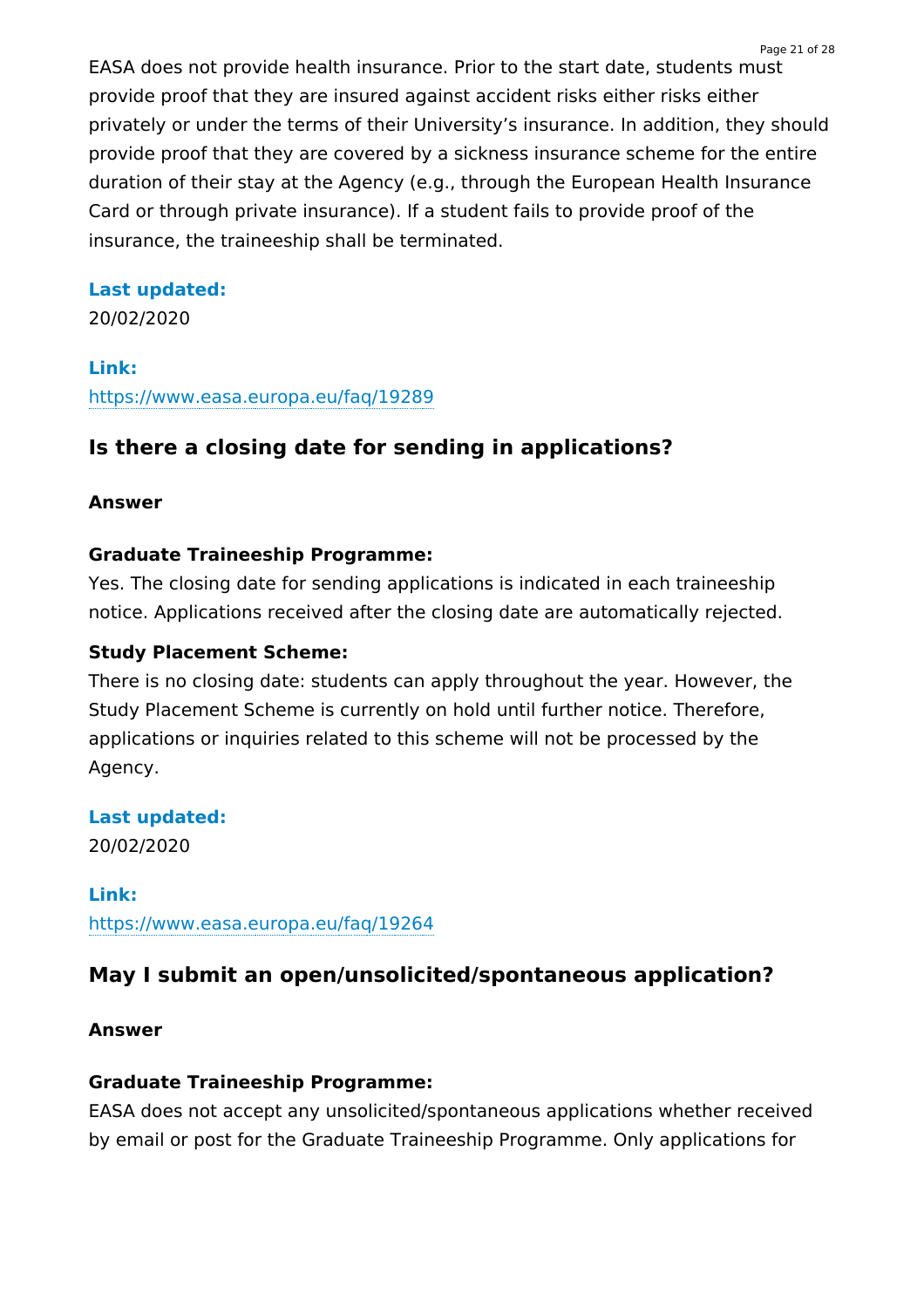published vacancies will be taken into consideration and interested candidates are requested to submit their application using our e-recruitment tool. Please do not forget to include in your application all required documents.

Page 22 of 28

## **Study Placement Scheme:**

The Study Placement Scheme is currently on hold until further notice. Therefore, applications or inquiries related to this scheme will not be processed by the Agency.

# **Last updated:**

20/02/2012

## **Link:**

<https://www.easa.europa.eu/faq/19266>

## **I have applied before for a Graduate Traineeship Programme and was rejected. Can I try again?**

## **Answer**

Yes, you can apply again to a subsequent Graduate Traineeship Programme. However, you must meet the eligibility criteria as stated in the Call for expression of interest and if you find a Traineeship position matching your interests and competencies, you must submit a new application, together with all the requested documents.

## **Last updated:** 20/02/2020

**Link:** <https://www.easa.europa.eu/faq/19267>

## **Are all applications and applicants that come to EASA treated in the same way?**

### **Answer**

EASA is an equal opportunities employer, committed to diversity and nondiscrimination. It accepts and evaluates applications without bias on the grounds of gender, race, colour, ethnic or social origin, genetic features, language, religion or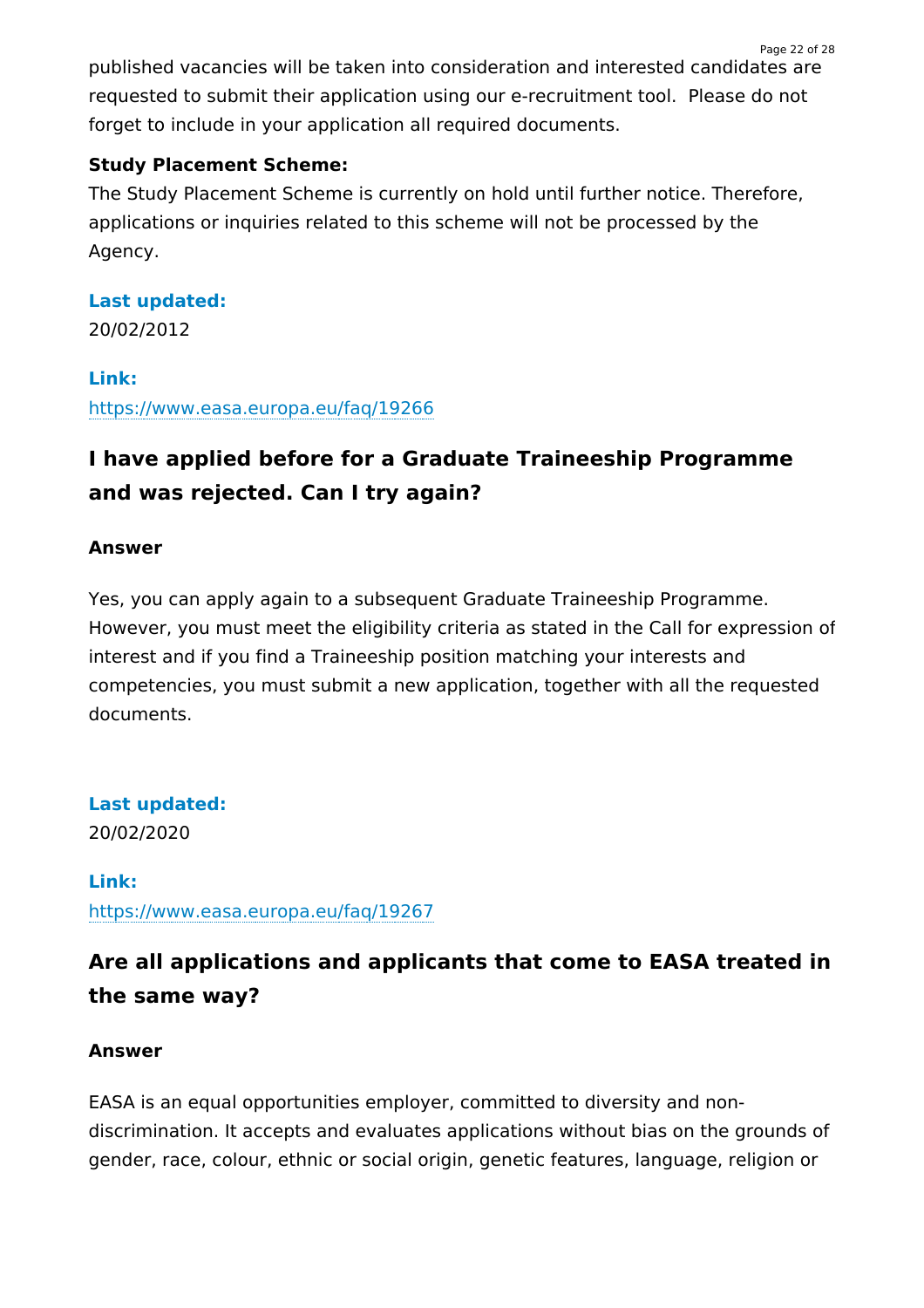belief, political or any other opinion, membership of a national minority, property, birth, disability, age or sexual orientation.

#### **Last updated:**

20/02/2020

## **Link:**

<https://www.easa.europa.eu/faq/19268>

## **Is there an age limitation for applying for a Graduate Traineeship Programme or a Study Placement Scheme at EASA?**

### **Answer**

There is no official age limit for applying for a traineeship or a study placement. However, EASA's traineeships and study placements are aimed respectively at young university graduates and students and present an opportunity to gain initial work experience.

## **Last updated:**

20/02/2020

## **Link:** <https://www.easa.europa.eu/faq/19269>

## **Nationals of which countries are eligible to apply for a Graduate Traineeship Programme or a Study Placement Scheme?**

### **Answer**

To apply for a Graduate Traineeship Programme or a Study Placement Scheme at EASA, you must be a national of a Member State of the European Union (Austria, Belgium, Bulgaria, Croatia, Cyprus, Czechia, Denmark, Estonia, Finland, France, Germany, Greece, Hungary, Ireland, Italy, Latvia, Lithuania, Luxembourg, Malta, The Netherlands, Poland, Portugal, Romania, Slovakia, Slovenia, Spain, Sweden) or a national of the European Economic Area (Norway, Iceland, Switzerland, Liechtenstein). Applicants with nationalities other than those indicated above will not be considered eligible.

**Last updated:** 20/02/2020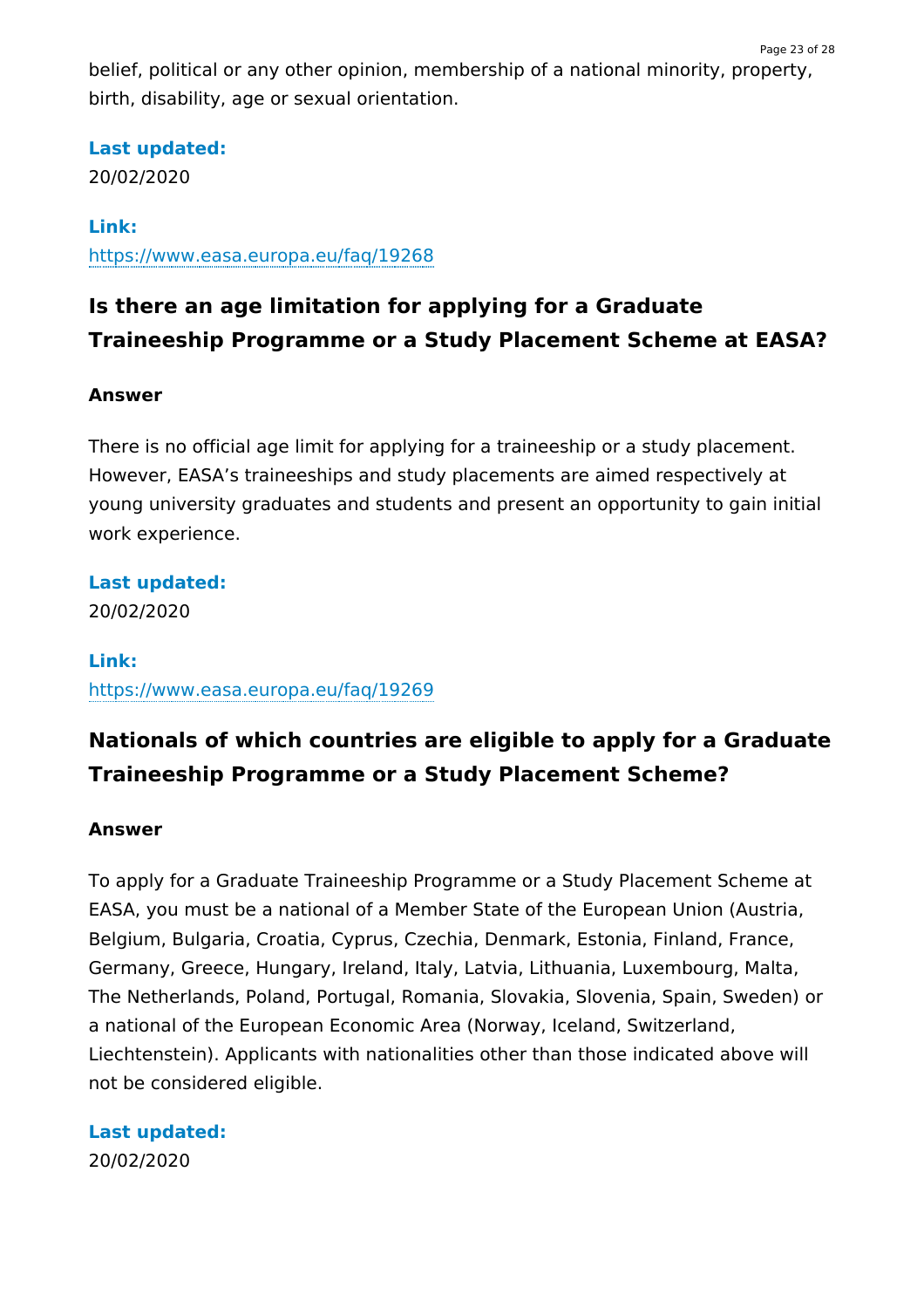## **I have a degree from a country that is not a Member State of the European Union. Am I eligible for a traineeship advertised by the Agency?**

#### **Answer**

Yes, if your studies took place in countries that are not Member States of the European Union, you are eligible to apply for a traineeship position in EASA.

**Last updated:** 20/02/2020

**Link:** <https://www.easa.europa.eu/faq/19271>

**I have successfully completed the first three years of a University degree lasting more than three years but will not obtain my diploma by the start of the traineeship period. Can I still apply for the Graduate Traineeship Programme?**

#### **Answer**

No. To be eligible for the Graduate Traineeship Programme, you must have obtained your final diploma by the start of the traineeship period. ECTS points are not accepted as equivalent to a degree. The trainees must provide proof of completion of the full university degree by the start date of the Traineeship Programme.

**Last updated:** 20/02/2020

**Link:** <https://www.easa.europa.eu/faq/19272>

## **Which type of University diploma is taken into account for the Graduate Traineeship Programme?**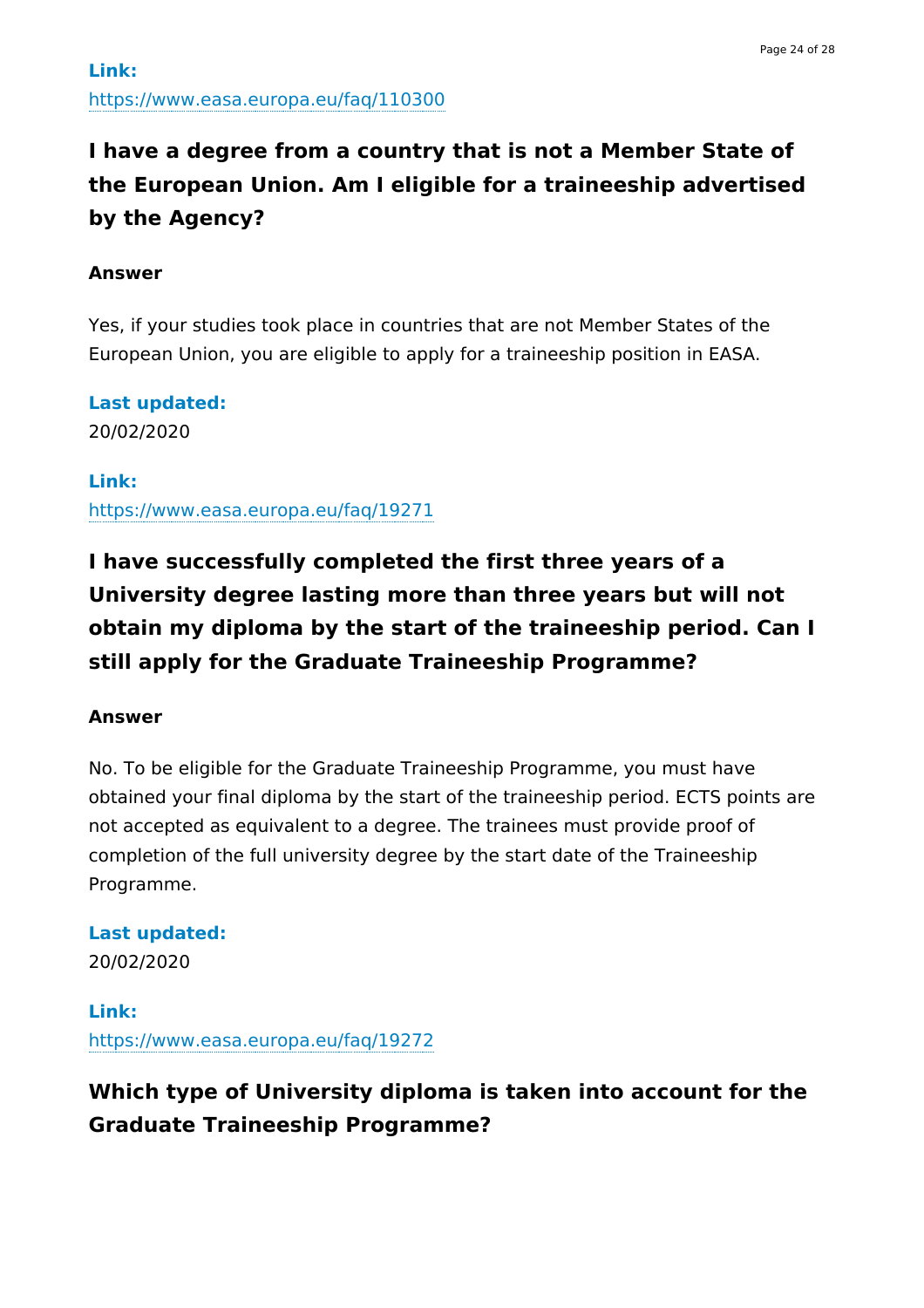#### **Answer**

In order to be eligible for the Graduate Traineeship Programme, you must have obtained by the start of the traineeship period a University degree which corresponds to at least 3 years of University education (e.g. Bachelor).

The University degree to be obtained in the specific period indicated in the traineeship call shall be relevant to the profile and it can be any academic degree (e.g. Bachelor, Master, and PhD).

**Last updated:**

20/02/2020

#### **Link:**

<https://www.easa.europa.eu/faq/21879>

## **What language should I use in my application for the Graduate Traineeship Programme or Study Placement Scheme?**

#### **Answer**

The working language of EASA is English and therefore, a very good knowledge of the English language is an essential requirement to do a Traineeship Programme or a Study Placement at EASA. Applications must therefore be submitted in English. For the same reason, the documents concerning traineeships and study placements at EASA are only available in English.

**Last updated:**

20/02/2020

**Link:** <https://www.easa.europa.eu/faq/19273>

## **Do I need to send certified translations of my supporting documents related to the Graduate Traineeship Prorgramme or Study Placement Scheme?**

#### **Answer**

No, this is not necessary. Diplomas (and other supporting documents) in an official language of the EU do not need to be translated. Certified translations are required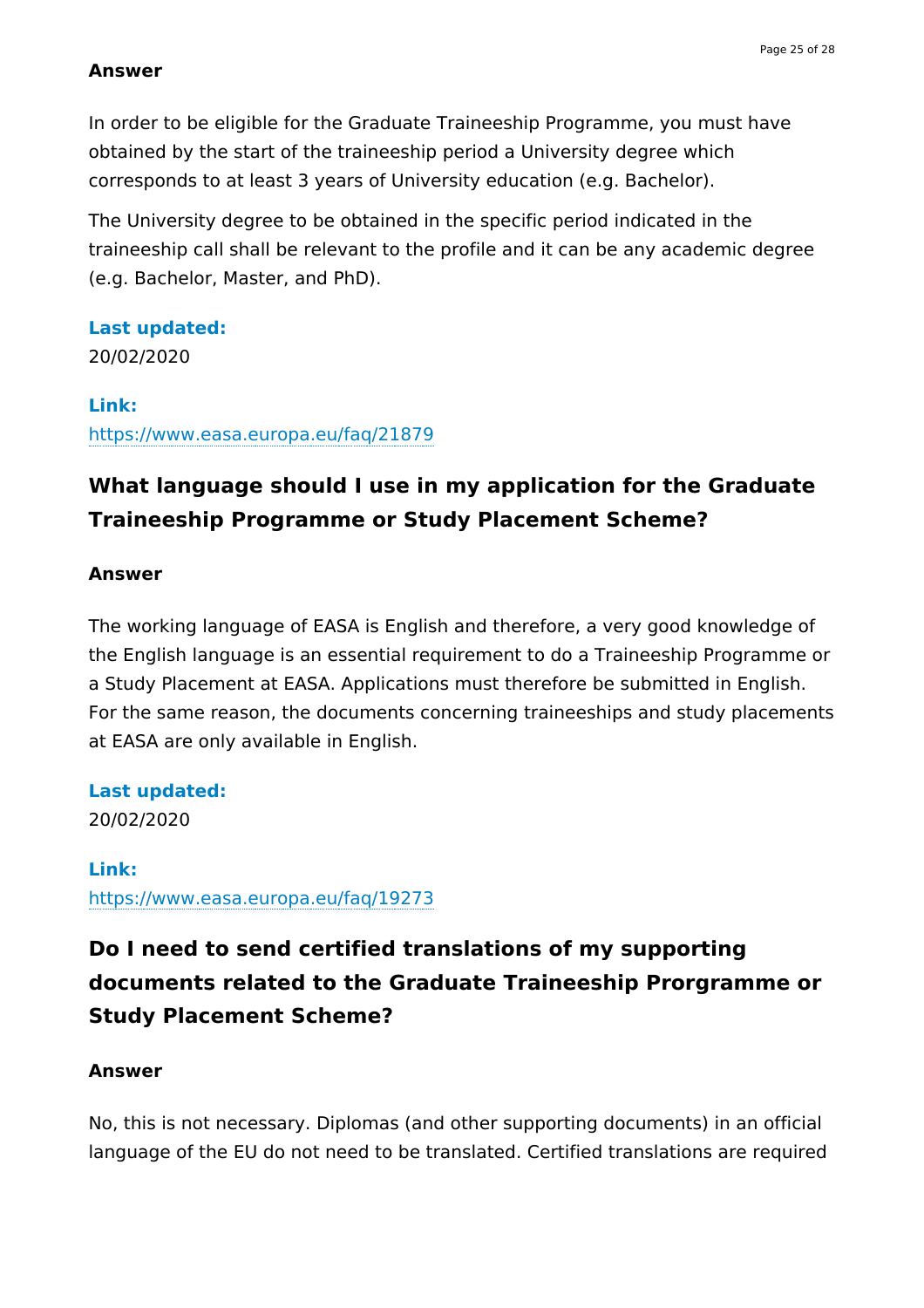### **Last updated:**

21/02/2020

### **Link:**

<https://www.easa.europa.eu/faq/110361>

## **Does EASA cover the cost of travel from my place of residence to Cologne?**

### **Answer**

## **Graduate Traineeship Programme:**

Trainees are entitled to a contribution towards the cost of travel between their place of residence and their place of traineeship (Cologne) at the beginning and end of their traineeship if they have completed at least a 3 months traineeship. Travel allowances are paid at the end of the traineeship.

## **Study Placement Scheme:**

All expenses incurred during the study placement (e.g. travel from/to place of origin) are to be covered by the student. No financial contribution is granted by the Agency.

quired only in the case of non-EU languages).

### **Last updated:**

20/02/2020

**Link:** <https://www.easa.europa.eu/faq/19288>

## **What are my prospects of securing employment at EASA after the Graduate Traineeship/Study Placement?**

### **Answer**

The Traineeship or Study Placement does not entail any right or priority with regard to future engagement with the Agency.

Temporary and Contract Agents are recruited on the basis of vacancy notices. For further information on employment, please check the EASA [Recruitment](https://www.easa.europa.eu/the-agency/recruitment) page.

**Last updated:**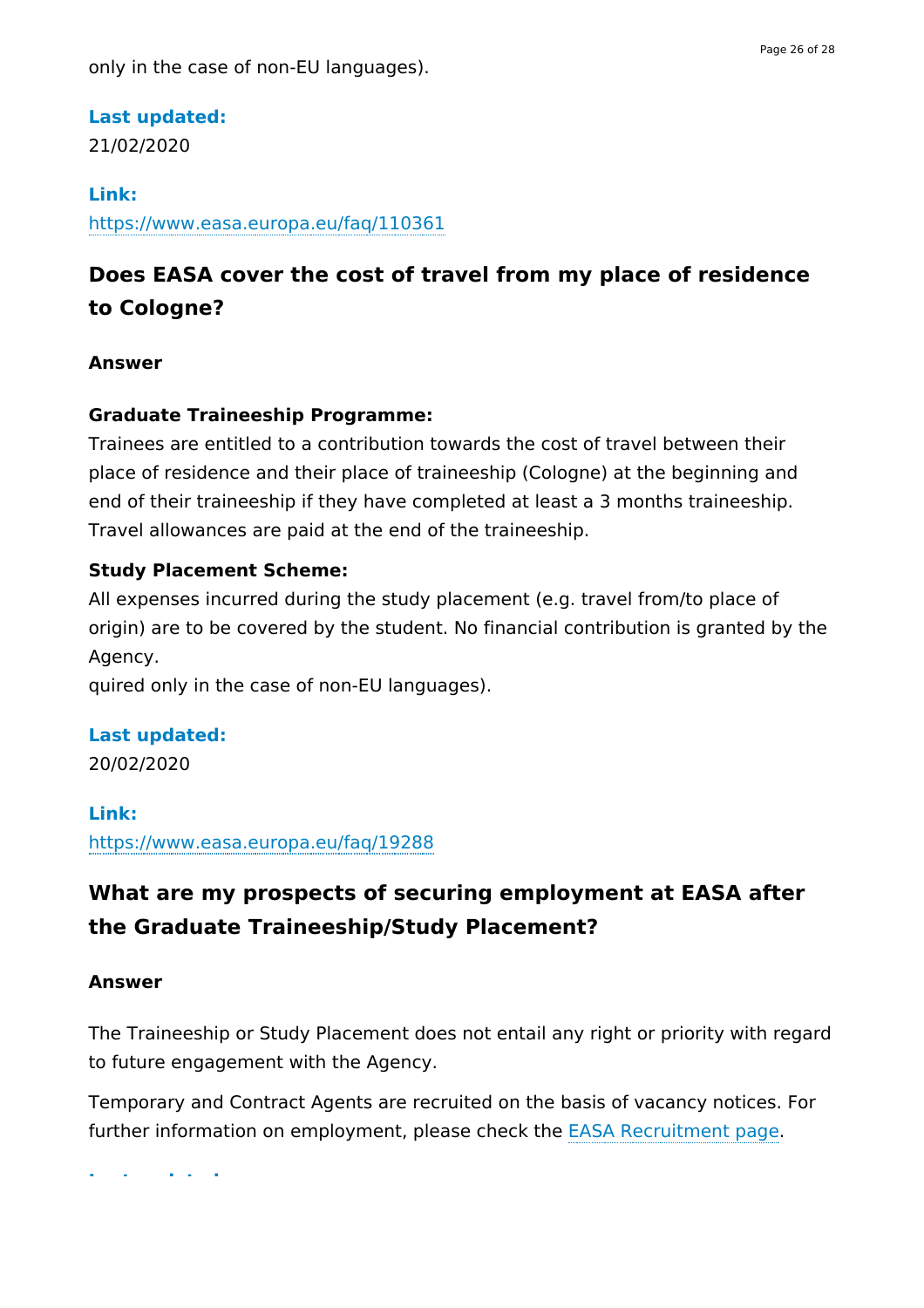## **Last updated:** 20/02/2020

#### **Link:**

<https://www.easa.europa.eu/faq/19290>

## **I have sent my application but I discovered that I made a mistake when filling out the application form. How can I correct the mistake?**

### **Answer**

## **Graduate Traineeship Programme:**

You can amend the information in your application only before the closing date (by entering into your candidate account). Just be aware that with any new change, you will be requested to attach again your motivation letter and supporting documents and to fill in the part with the supporting information, in order to re-submit the application. .

## **Study Placement Scheme:**

Please inform us by re-submitting your application to recruit [at] easa.europa.eu.

**Last updated:** 20/02/2020

**Link:** <https://www.easa.europa.eu/faq/19277>

## **Do I need to send supporting documents when I submit my application?**

### **Answer**

### **Graduate Traineeship Programme:**

Yes, you are requested to submit via the e-recruitment tool the following supporting documents:

- the completed electronic EASA Traineeship application form;
- a motivation letter of no more than one page briefly explaining why you are applying for the EASA GTP and to the specific profile of your choice;
- scanned copies giving evidence of all the information provided on your